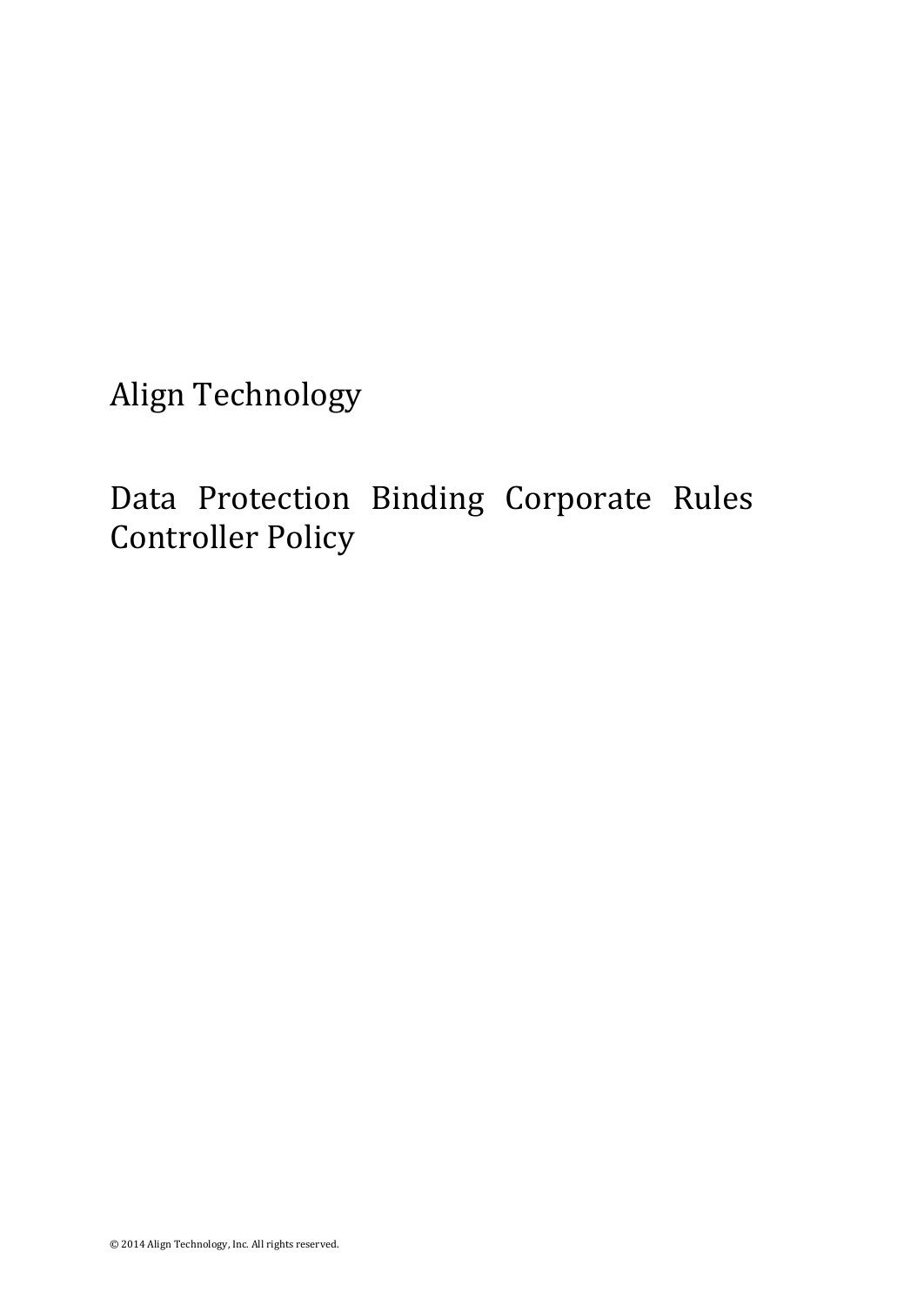# Contents

| <b>INTRODUCTION</b>                    |    |
|----------------------------------------|----|
| <b>PART I: BACKGROUND AND ACTIONS</b>  |    |
| <b>PART II: CONTROLLER OBLIGATIONS</b> |    |
| <b>PART III: APPENDICES</b>            | 13 |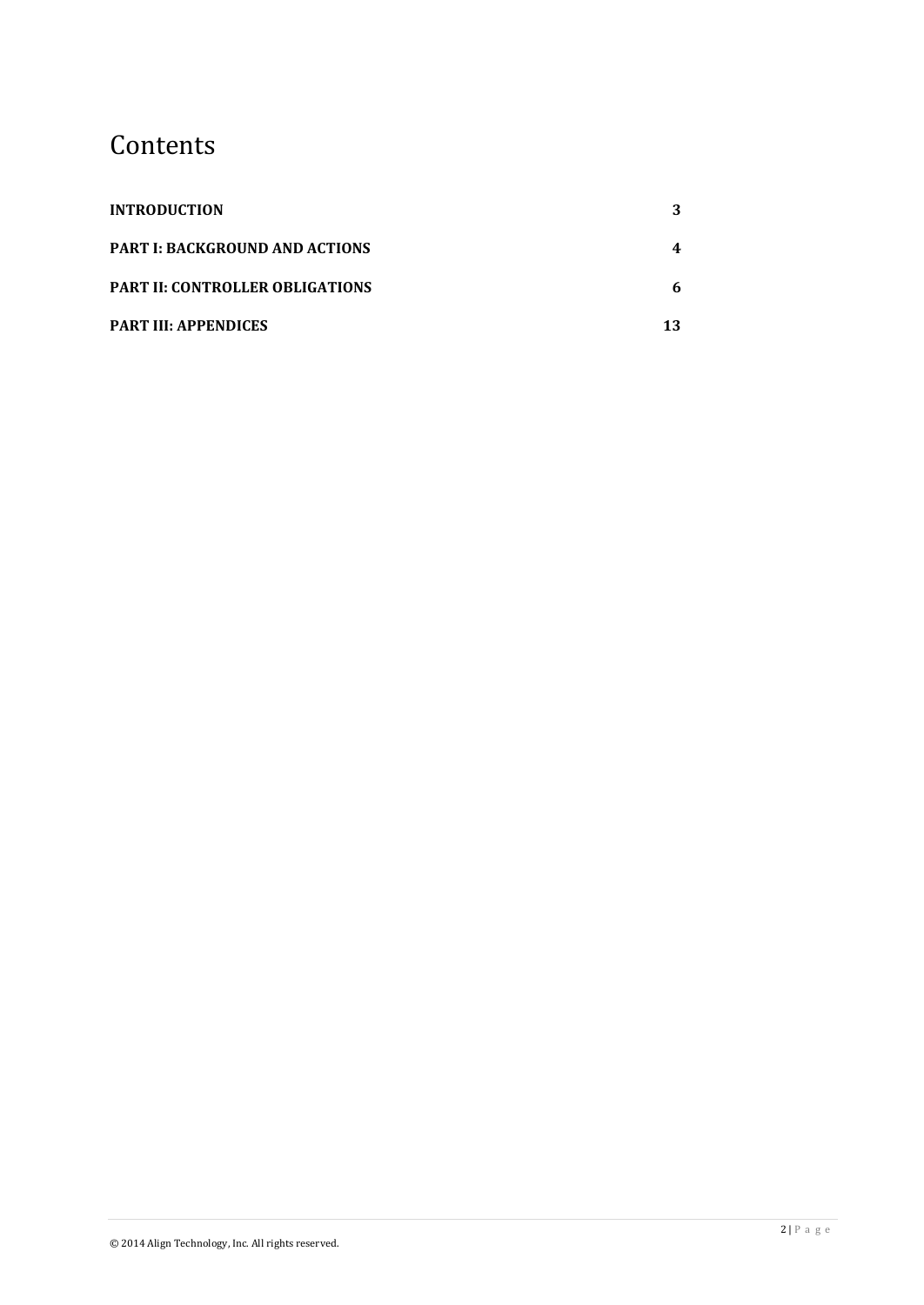# <span id="page-2-0"></span>**INTRODUCTION TO THIS POLICY**

This Data Protection Binding Corporate Rules Controller Policy ("**Policy**") establishes Align's approach to the protection and management of personal information globally by Align group members ("**Group Members**"), a list of which is available at [www.aligntech.com], when collecting and using that information for their own purposes.

This Policy applies to all personal information of consumer, physician, employee and supplier data and Group Members must comply with and respect this Policy when collecting and using personal information for their own purposes.

This Policy does not replace any specific data protection requirements that might apply to a business area or function.

This Policy will be published on the website accessible at www.aligntech.com.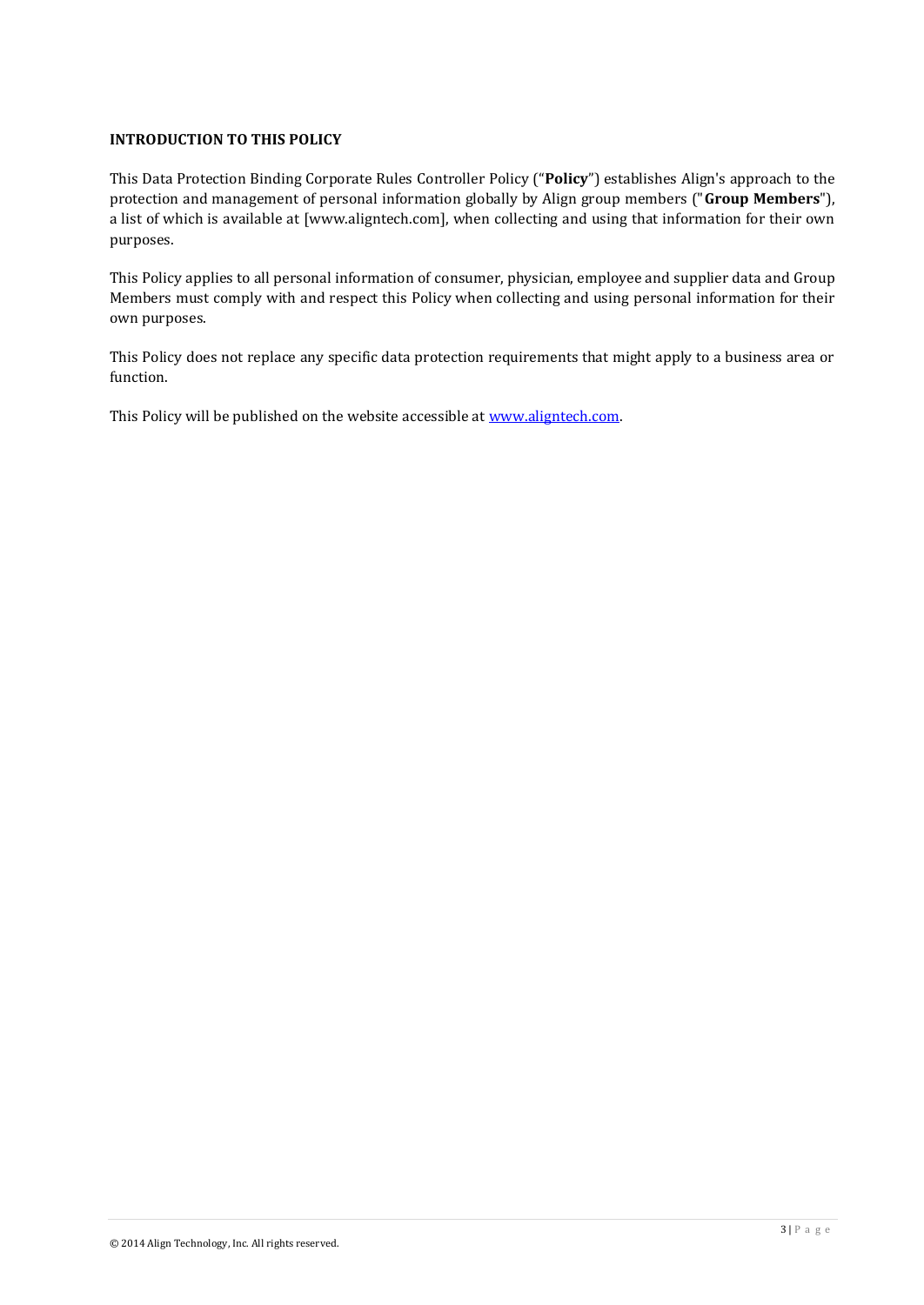### <span id="page-3-0"></span>**PART I: BACKGROUND AND ACTIONS**

### **WHAT IS DATA PROTECTION LAW?**

Data protection law gives people the right to control how their "**personal information**" <sup>1</sup> is used. When Align collects and uses the personal information of consumers, physicians, employees and suppliers this is covered and regulated by data protection law.

Under data protection law, when an organisation collects, uses or transfers personal information for its own purposes, that organisation is deemed to be a *controller* of that information and is therefore primarily responsible for meeting the legal requirements. When, on the other hand, an organisation collects and/or uses information on behalf of a third party (for example, to provide a service), that organisation is deemed to be a *processor* of the information and the third party will be primarily responsible for meeting the legal requirements.

### **HOW DOES DATA PROTECTION LAW AFFECT ALIGN INTERNATIONALLY?**

Data protection law does not allow the transfer of personal information to countries outside Europe<sup>2</sup> that do not ensure an adequate level of data protection. Some of the countries in which Align operates are not regarded by European data protection authorities as providing an adequate level of protection for individuals' data privacy rights.

### **WHAT IS ALIGN DOING ABOUT IT?**

In order to comply with the law, Align must take proper steps to ensure that its use of personal information on an international basis is safe and, hence, lawful. The purpose of this Policy, therefore, is to set out a framework to satisfy the standards contained in European data protection law and, as a result, provide an adequate level of protection for all personal information used and collected in Europe and transferred from Group Members within Europe to Group Members outside Europe.

Align will apply this Policy globally where Align collects and uses personal information both manually and by automatic means when the personal information relates to consumers, physicians, employees and suppliers.

This Policy applies to all Group Members and their staff worldwide and requires that Group Members who collect, use or transfer personal information as a controller must comply with the Rules set out in **Part II** of this Policy together with the policies and procedures set out in the appendices in **Part III** of this Policy.

For completeness, Group Members must comply with the Data Protection Binding Corporate Rules Processor Policy when they collect, use or transfer personal information as a processor. Some Group Members may act as both a controller and a processor and must therefore comply with this Policy and also the Data Protection Binding Corporate Rules Processor Policy as appropriate.

### **FURTHER INFORMATION**

l

If you have any questions regarding the provisions of this Policy, your rights under this Policy or any other data protection issues you can contact Align's Privacy Counsel at the address below who will either deal with the matter or forward it to the appropriate person or department within Align.

<sup>&</sup>lt;sup>1</sup> Personal information means any information relating to an identified or identifiable natural person in line with the definition of "personal data" in EU Directive 95/46/EC.

<sup>&</sup>lt;sup>2</sup> For the purpose of this Policy reference to Europe means the European Economic Area and Switzerland.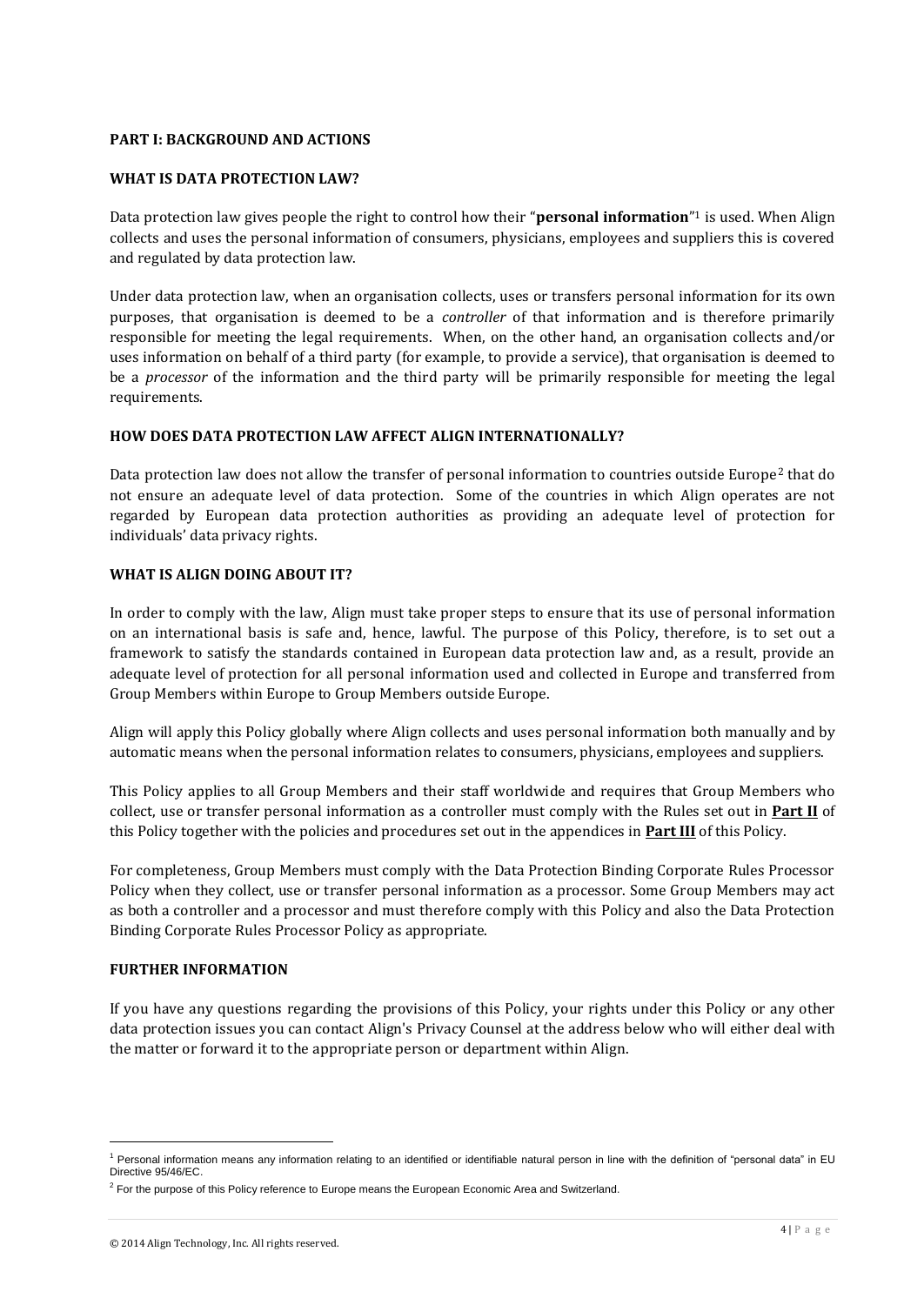|          | <b>Attention: Privacy Counsel</b> |
|----------|-----------------------------------|
| Email:   | Privacy@aligntech.com             |
| Address: | 2560 Orchard Parkway              |
|          | San Jose, CA 95131                |

The Privacy Counsel is responsible for ensuring that changes to this Policy are communicated to the Group Members and to individuals whose personal information is collected and used by Align.

If you are unhappy about the way in which Align has used your personal information, Align has a separate complaint handling procedure which is set out in Part III, Appendix 4.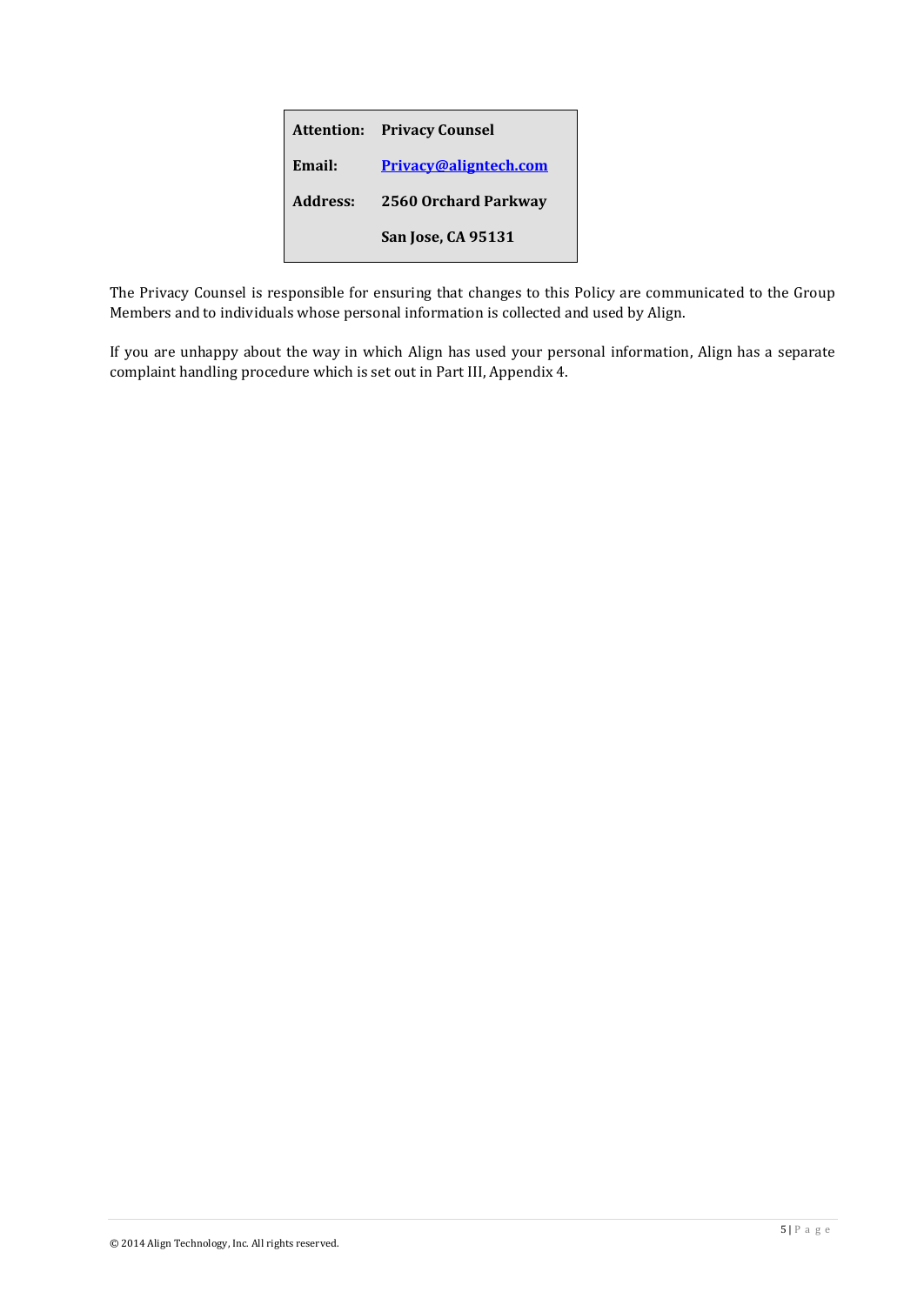### <span id="page-5-0"></span>**PART II: CONTROLLER OBLIGATIONS**

This Policy applies in all cases where a Group Member collects, uses and transfers personal information as a controller.

Part II of this Policy is divided into three sections:

- Section A addresses the basic principles of European data protection law that a Group Member must observe when it collects, uses and transfers personal information as a controller.
- Section B deals with the practical commitments made by Align to the European data protection authorities in connection with this Policy.
- **Section C** describes the third party beneficiary rights that Align has granted to individuals under Part II of this Policy.

### **SECTION A: BASIC PRINCIPLES**

### **RULE 1 – COMPLIANCE WITH LOCAL LAW**

### **Rule 1 – Align will first and foremost comply with local law where it exists.**

As an organisation, Align will comply with applicable legislation relating to personal information (e.g. in Europe, the local law implementing the EU Data Protection Directive 95/46/EC as amended or replaced from time to time) and will ensure that where personal information is collected and used this is done in accordance with applicable local law.

Where there is no law or the law does not meet the standards set out by the Rules in this Policy, Align's position will be to collect and use personal information adhering to the Rules in this Policy.

### **RULE 2 – ENSURING TRANSPARENCY AND USING PERSONAL INFORMATION FOR A KNOWN PURPOSE ONLY**

# **Rule 2A – Align will explain to individuals, at the time their personal information is collected, how that information will be used.**

Align will ensure that individuals are told in a clear and comprehensive way (usually by means of a privacy statement) how their personal information will be used. The information they have to provide includes the following:

- the identity of the data controller and its contact details;
- the uses and disclosures made of their personal information (including the secondary uses and disclosures of the information); and
- the recipients or categories of recipients of their personal information.

This information will be provided when personal information is obtained by Align from the individual or, if not practicable to do so at the point of collection, as soon as possible after that. Where Align obtains an individual's personal information from a source other than that individual, Align will provide this information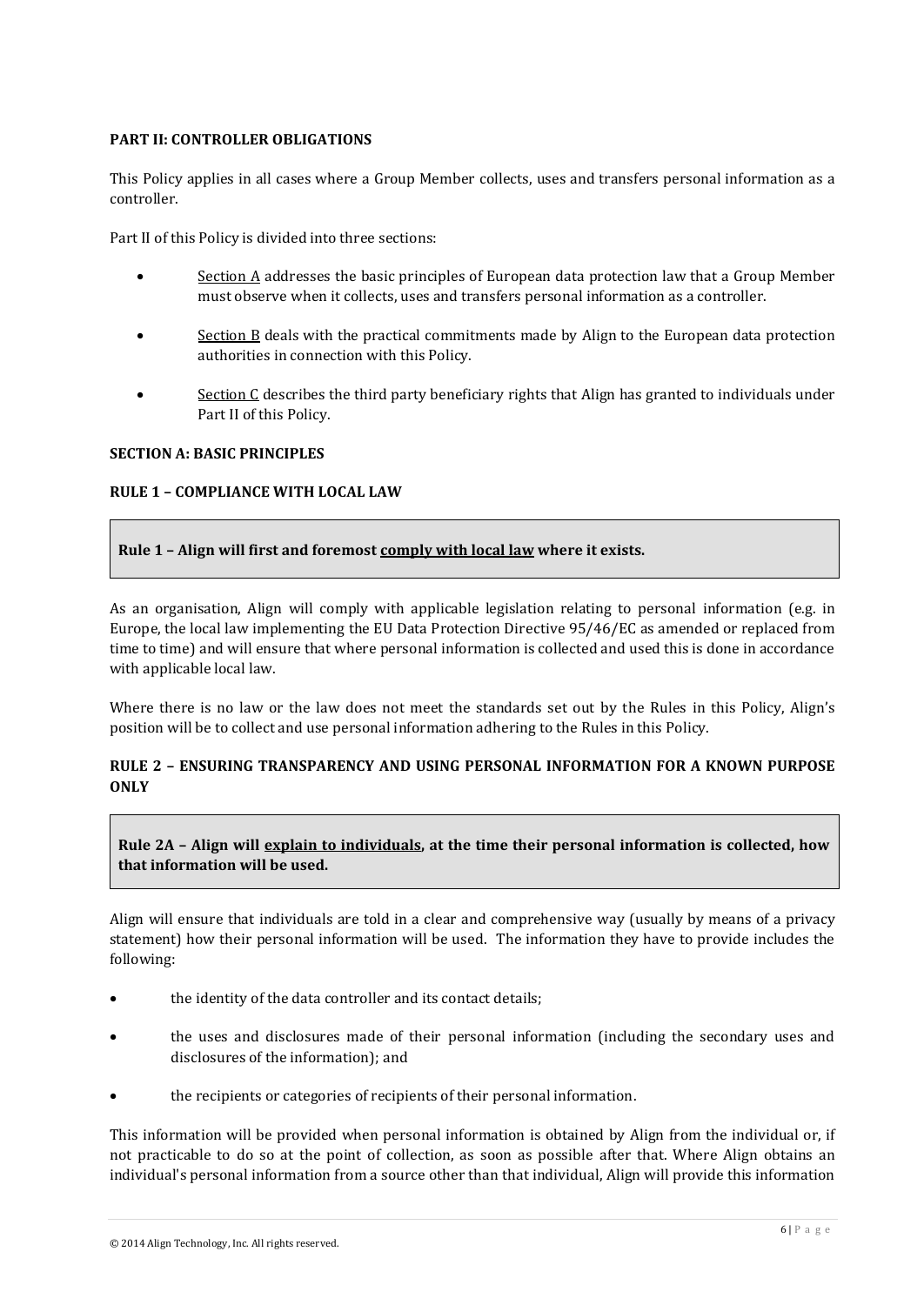to the individual when their personal information is first recorded or, if it is to be disclosed to a third party, no later than the time when the data is first disclosed.

Align will follow this Rule 2A unless there is a legitimate basis for not doing so (for example, where it is necessary to safeguard national security or defence, for the prevention or detection of crime, taxation purposes, legal proceedings, or where otherwise permitted by law).

**Rule 2B – Align will only obtain and use personal information for those purposes which are known to the individual or which are within their expectations and are relevant to Align.**

This rule means that Align will identify and make known the purposes for which personal information will be used (including the secondary uses and disclosures of the information) when such information is obtained or, if not practicable to do so at the point of collection, as soon as possible after that, unless there is a legitimate basis for not doing so as described in Rule 2A.

**Rule 2C – Align may only collect and use personal information collected in Europe for a different or new purpose if Align has a legitimate basis for doing so, consistent with the applicable law of the European country in which the personal information was collected.**

If Align collects personal information for a specific purpose (as communicated to the individual via the relevant fair processing statement) and subsequently Align wishes to use the information for a different or new purpose, the relevant individuals will be made aware of such a change unless:

- it is within their expectations and they can express their concerns; or
- there is a legitimate basis for not doing so, as described in Rule 2A above.

In certain cases, for example, where the collection and use is of sensitive personal information, or where Align is not satisfied that the new use or disclosure is within the reasonable expectation of an individual, the individual's consent to the new uses or disclosures may be necessary.

### **RULE 3 – ENSURING DATA QUALITY**

### **Rule 3A – Align will keep personal information accurate and up to date.**

In order to ensure that the personal information held by Align is accurate and up to date, Align actively encourages individuals to inform Align when their personal information changes.

### **Rule 3B – Align will only keep personal information for as long as is necessary.**

Personal information will be retained and/or deleted to the extent required by applicable law, regulation and professional standards and in line with Align's Record Retention Policy as updated and amended from time to time and related procedures.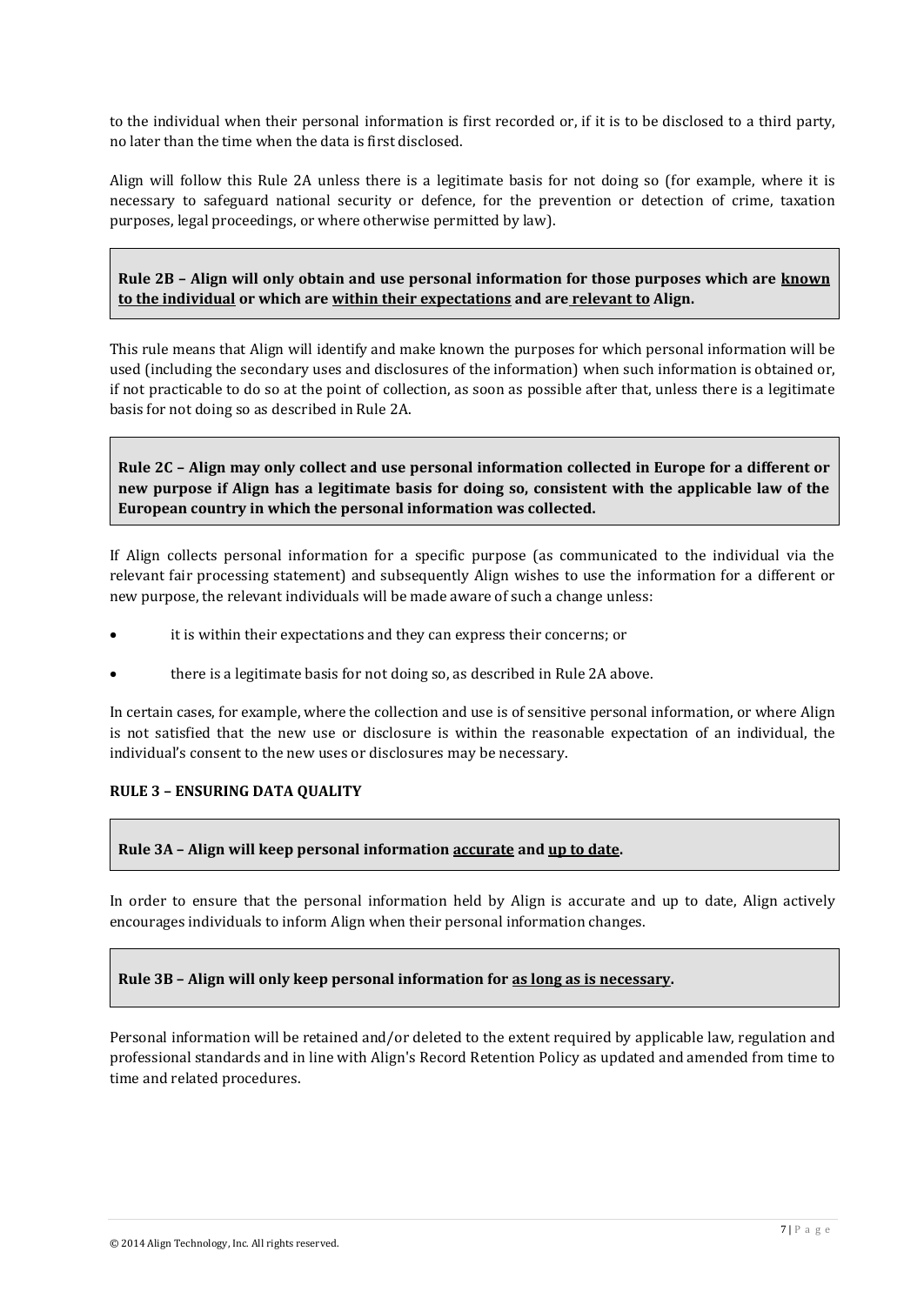# **Rule 3C – Align will only keep personal information which is adequate, relevant and not excessive.**

Align will identify the minimum amount of personal information that is required in order to properly fulfil its purposes.

### **RULE 4 – TAKING APPROPRIATE SECURITY MEASURES**

### **Rule 4A – Align will always adhere to its IT security policies.**

Align will comply with the requirements contained in the security policies in place within Align as revised and updated from time to time together with any other security procedures relevant to a business area or function. Align will implement and comply with breach notification policies as required by applicable data protection law.

**Rule 4B – Align will ensure that providers of services to Align also adopt appropriate and equivalent security measures.**

European law expressly requires that where a provider of a service to any of the Group Members have access to consumer, physician, employee or supplier personal information (e.g. a payroll provider), strict contractual obligations, evidenced in writing and dealing with the security of that information are imposed, to ensure that such service providers act only on Align's instructions when using that information, and that they have in place proportionate technical and organisational security measures to safeguard personal information.

### **RULE 5 – HONOURING INDIVIDUALS' RIGHTS**

**Rule 5A – Align will adhere to the Subject Access Request Procedure and will be receptive to any queries or requests made by individuals in connection with their personal information.**

Individuals are entitled (by making a written request to Align) to be supplied with a copy of personal information held about them (including information held in both electronic and paper records), together with certain other details such as their rights in relation to their personal information. This is known as the right of subject access in European data protection law. Align will follow the steps set out in the Subject Access Request Procedure (see Appendix 1) when dealing with requests from individuals for access to their personal information.

**Rule 5B – Align will deal with requests to delete, rectify or block inaccurate personal information or to cease collecting and using personal information in accordance with the Subject Access Request Procedure.**

Individuals are entitled to request rectification, deletion, blocking or completion, as appropriate of their personal information which is shown to be inaccurate or incomplete and, in certain circumstances, to object to the collection and use of their personal information. Align will follow the steps set out in the Subject Access Request Procedure (see Appendix 1) in such circumstances.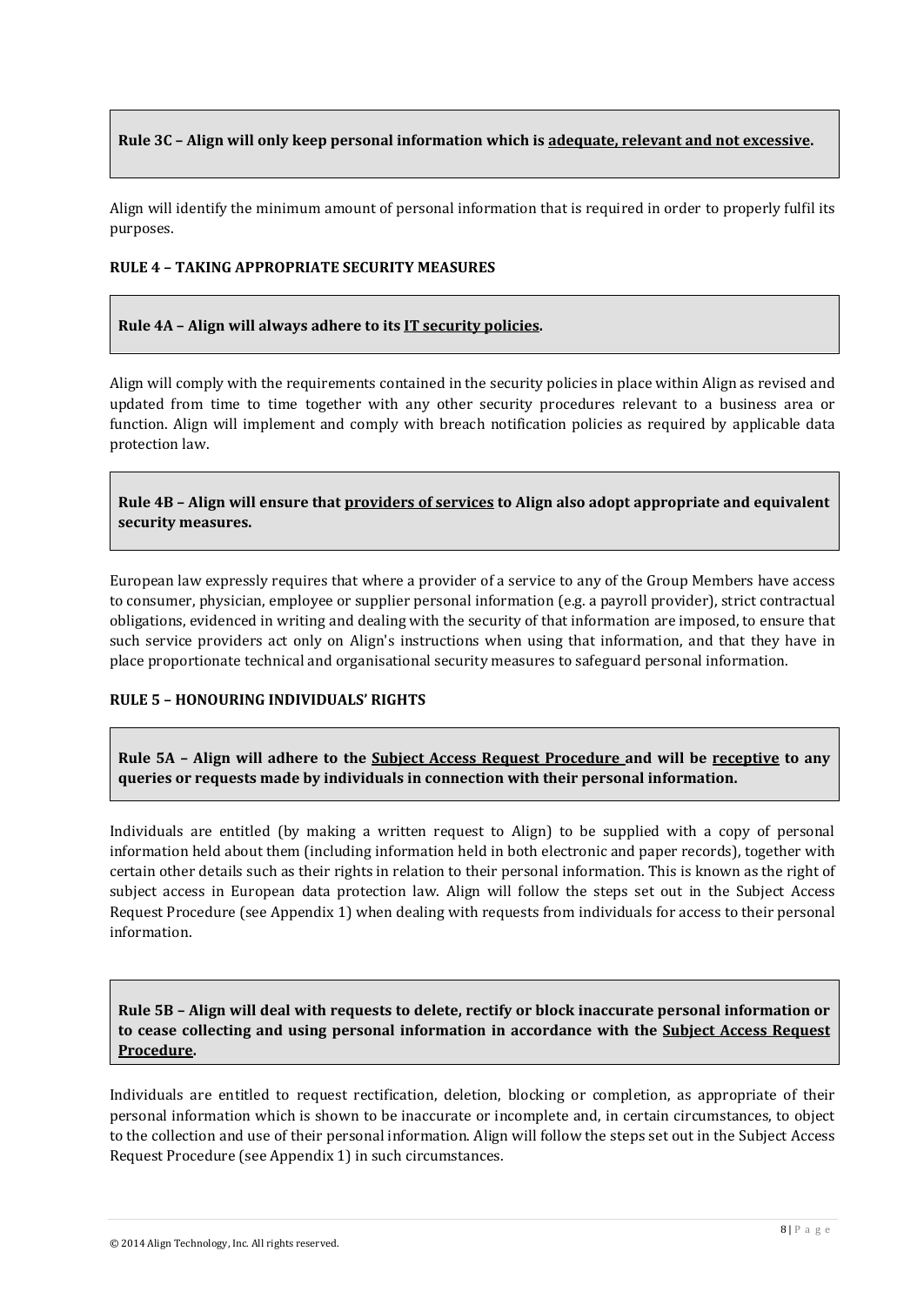### **Rule 6 – Align will not transfer personal information to third parties outside Align without ensuring adequate protection for the information in accordance with the standards set out by this Policy.**

In principle, international transfers of personal information to third parties outside the Align entities are not allowed without appropriate steps being taken, such as signing up to appropriate contractual clauses that will protect the personal information being transferred in accordance with the standards set out by this Policy.

Suitable contractual clauses for use where personal information is to be transferred to such third parties are available from the Privacy Counsel and Align must make use of those contractual clauses in all such instances.

### **RULE 7 – SAFEGUARDING THE USE OF SENSITIVE PERSONAL INFORMATION**

### **Rule 7A – Align will only use sensitive personal information if it is absolutely necessary to use it.**

Sensitive personal information is information relating to an individual's racial or ethnic origin, political opinions, religious or other beliefs, trade union membership, health, sex life and criminal convictions. Sensitive personal information needs to be handled with additional care, in order to respect local customs and applicable local laws. In particular, each Group Member will:

- avoid collection of sensitive personal information where it is not required for the purposes for which the data is collected or subsequently used; and
- limit access to sensitive personal information to appropriate persons (for example, by implementing measures to mask or make anonymous the information, where appropriate).

**Rule 7B – Align will only use sensitive personal information where the individual's express consent has been obtained unless Align has a legitimate basis for doing so consistent with the applicable law of the country in which the personal information was collected.**

In principle, individuals must expressly agree to the collection and use of their sensitive personal information by Align unless Align has a legitimate basis for doing so consistent with the applicable law of the European country in which the personal information was collected. This permission to use sensitive personal information by Align must be genuine and freely given and individuals do have the right to refuse to give consent. Where Align is reliant upon an individual's express consent to use sensitive personal information, Align acknowledges the right of an individual to withdraw their consent.

### **RULE 8 – LEGITIMISING DIRECT MARKETING**

**Rule 8 – Align will allow individuals to opt out of receiving marketing information.**

All individuals have the data protection right to object to the use of their personal information for direct marketing purposes and Align will honour all such opt out requests.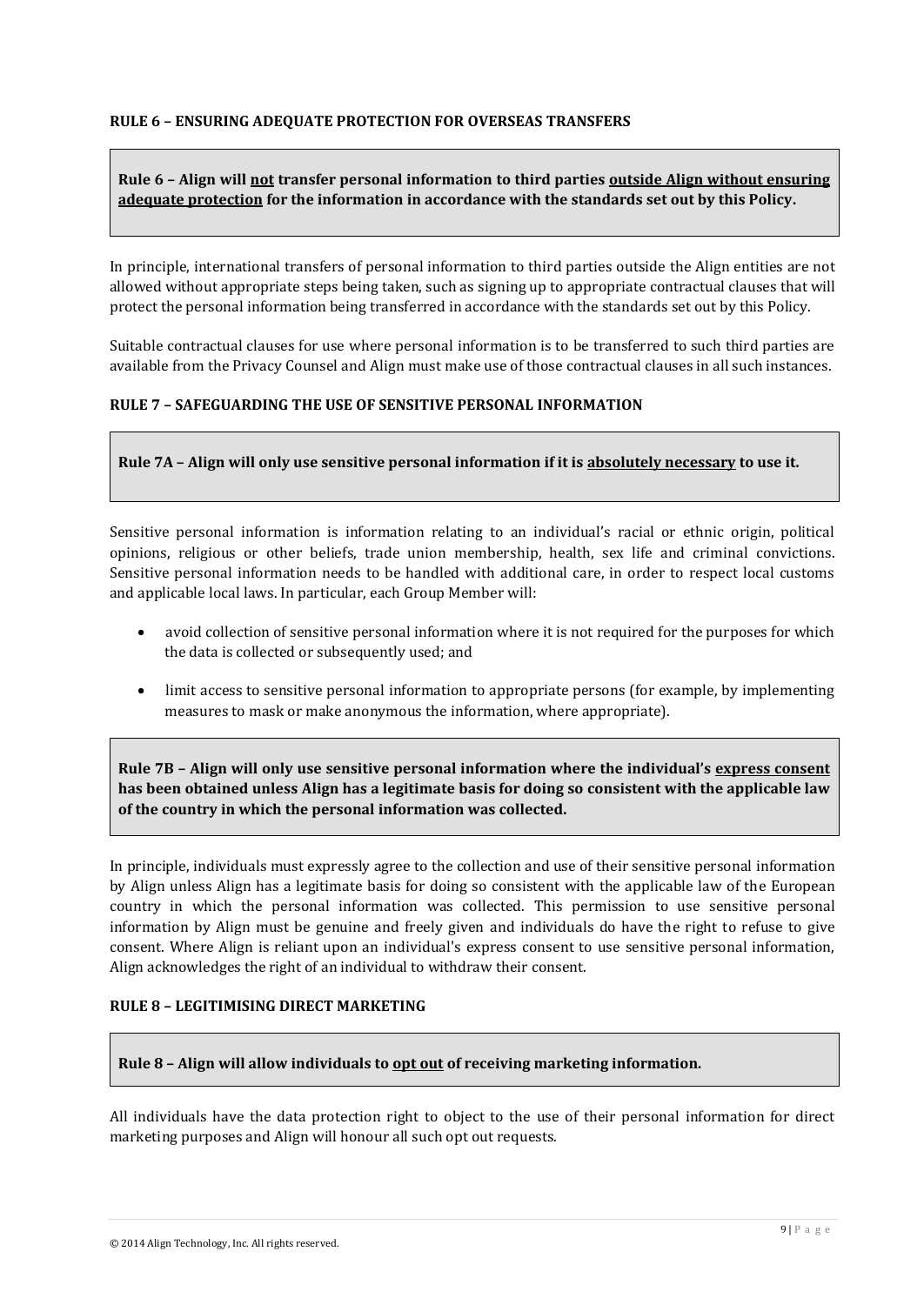### **RULE 9 – AUTOMATED INDIVIDUAL DECISIONS**

# **Rule 9 – Where decisions are made by automated means, individuals will have the right to know the logic involved in the decision and Align will take necessary measures to protect the legitimate interests of individuals.**

There are particular requirements in place under European data protection law to ensure that no evaluation of or decision about an individual which significantly affects them can be based solely on the automated processing of personal information unless measures are taken to protect the legitimate interests of individuals.

### **SECTION B: PRACTICAL COMMITMENTS**

### **Rule 10 – COMPLIANCE**

**Rule 10 – Align will have appropriate staff and support to ensure and oversee privacy compliance throughout the business.**

Align has appointed a Privacy Counsel to oversee and ensure day-to-day compliance with this Policy, whose ultimate reporting line feeds into the Chief Executive Office and the Board of Directors. The Privacy Counsel is supported by Align's network of cross-functional local Privacy Champions throughout all offices worldwide, who advise on and receive notice of local privacy issues and help to raise privacy awareness. Local Privacy Champions will escalate matters of privacy compliance up to the Privacy Counsel, as and when this is appropriate.

In addition to its Privacy Counsel and Privacy Champions, Align operates a Privacy Working Group that comprises key stakeholders across various global departments, including Marketing, IT, Research and Development, Sales, Operations, Finance, HR, Legal and Regulatory. The Privacy Working group defines the overall direction and strategy of Align's privacy practices in consultation with the Privacy Counsel and Align's Board of Directors.

# **RULE 11 – TRAINING**

**Rule 11 – Align will provide appropriate training to staff who have permanent or regular access to personal information, who are involved in the collection of personal information or in the development of tools used to process personal information in accordance with the Privacy Training Programme attached as Appendix 2.**

# **RULE 12 – AUDIT**

**Rule 12 – Align will comply with the Data Protection Binding Corporate Rules Policy Audit Protocol set out in Appendix 3.**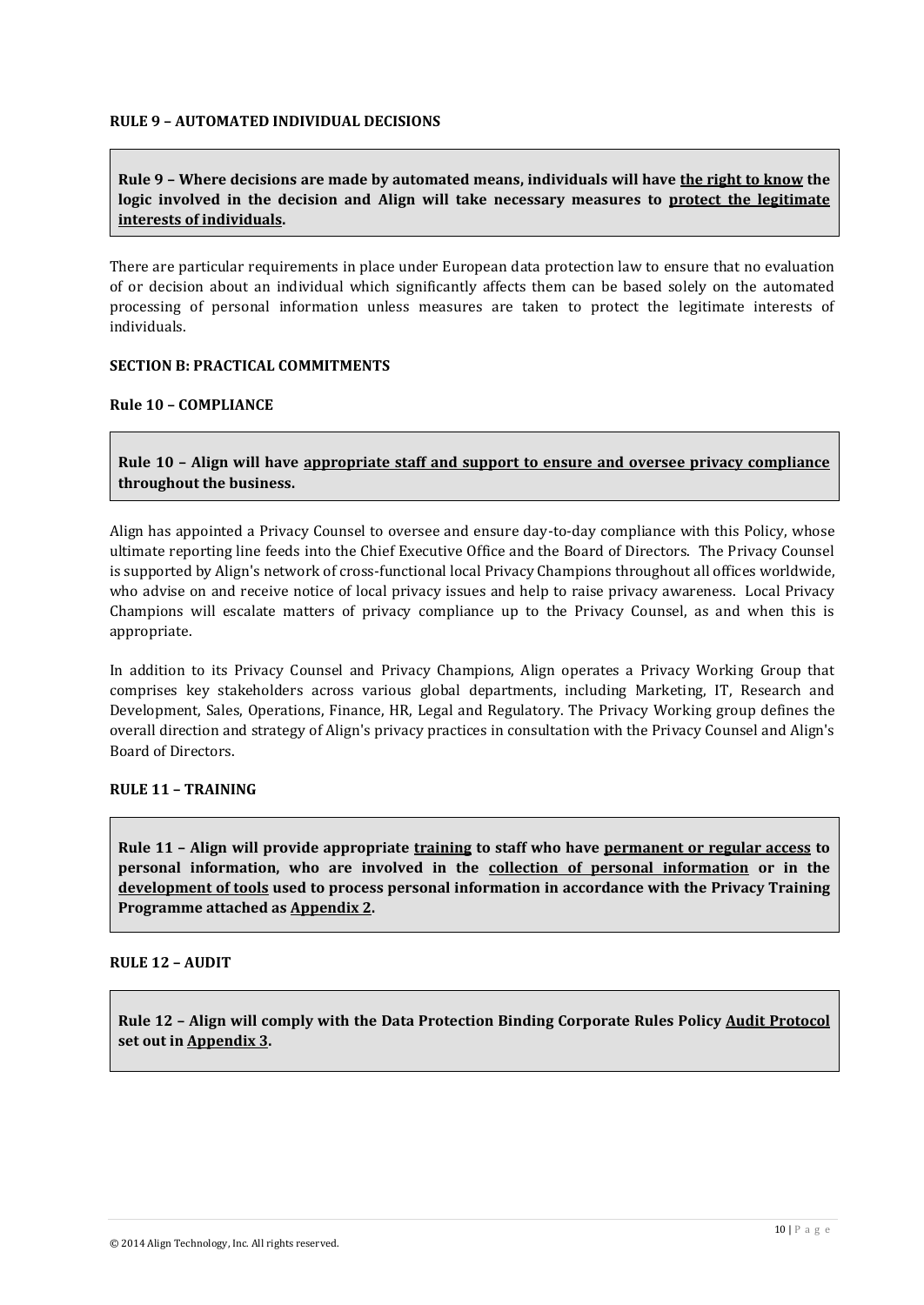**Rule 13 – Align will comply with the Data Protection Binding Corporate Rules Policy Complaint Handling Procedure set out in Appendix 4.**

### **RULE 14 – COOPERATION WITH DATA PROTECTION AUTHORITIES**

**Rule 14 – Align will comply with the Data Protection Binding Corporate Rules Policy Co-operation Procedure set out in Appendix 5.**

### **RULE 15 – UPDATE OF THE RULES**

**Rule 15 – Align will comply with the Data Protection Binding Corporate Rules Policy Updating Procedure set out in Appendix 6.**

### **RULE 16 – ACTION WHERE NATIONAL LEGISLATION PREVENTS COMPLIANCE WITH THE POLICY**

**Rule 16A – Align will ensure that where it believes that the legislation applicable to it prevents it from fulfilling its obligations under the Policy or such legislation has a substantial effect on its ability to comply with the Policy, Align will promptly inform the Privacy Counsel unless otherwise prohibited by a law enforcement authority.**

**Rule 16B – Align will ensure that where there is a conflict between the legislation applicable to it and this Policy, the Privacy Counsel will make a responsible decision on the action to take and will consult the data protection authority with competent jurisdiction in case of doubt.**

### **SECTION C: THIRD PARTY BENEFICIARY RIGHTS**

European data protection law states that the consumers, physicians, employees and suppliers whose personal information is collected and/or used in Europe by a Group Member acting as a controller and transferred to Group Members outside Europe must be able to benefit from certain rights to enforce the Rules and the appendices set out in this Policy as follows:

- *Complaints*: Individuals may make complaints to a European Group Member and/or to a European data protection authority of competent jurisdiction;
- *Proceedings*: Individuals may bring proceedings against Align Technology B.V. either in the courts of the Netherlands (being the jurisdiction of Align Technology B.V.) or the jurisdiction of the Group Member located in Europe from which the personal information was transferred to enforce compliance by Align with this Policy and the appendices; and/or
- *Liability*: Individuals may seek appropriate redress from Align Technology B.V. including the remedy of any breach of this Policy by any Group Member outside Europe and, where appropriate receive compensation from Align Technology B.V. for any damage suffered as a result of a breach of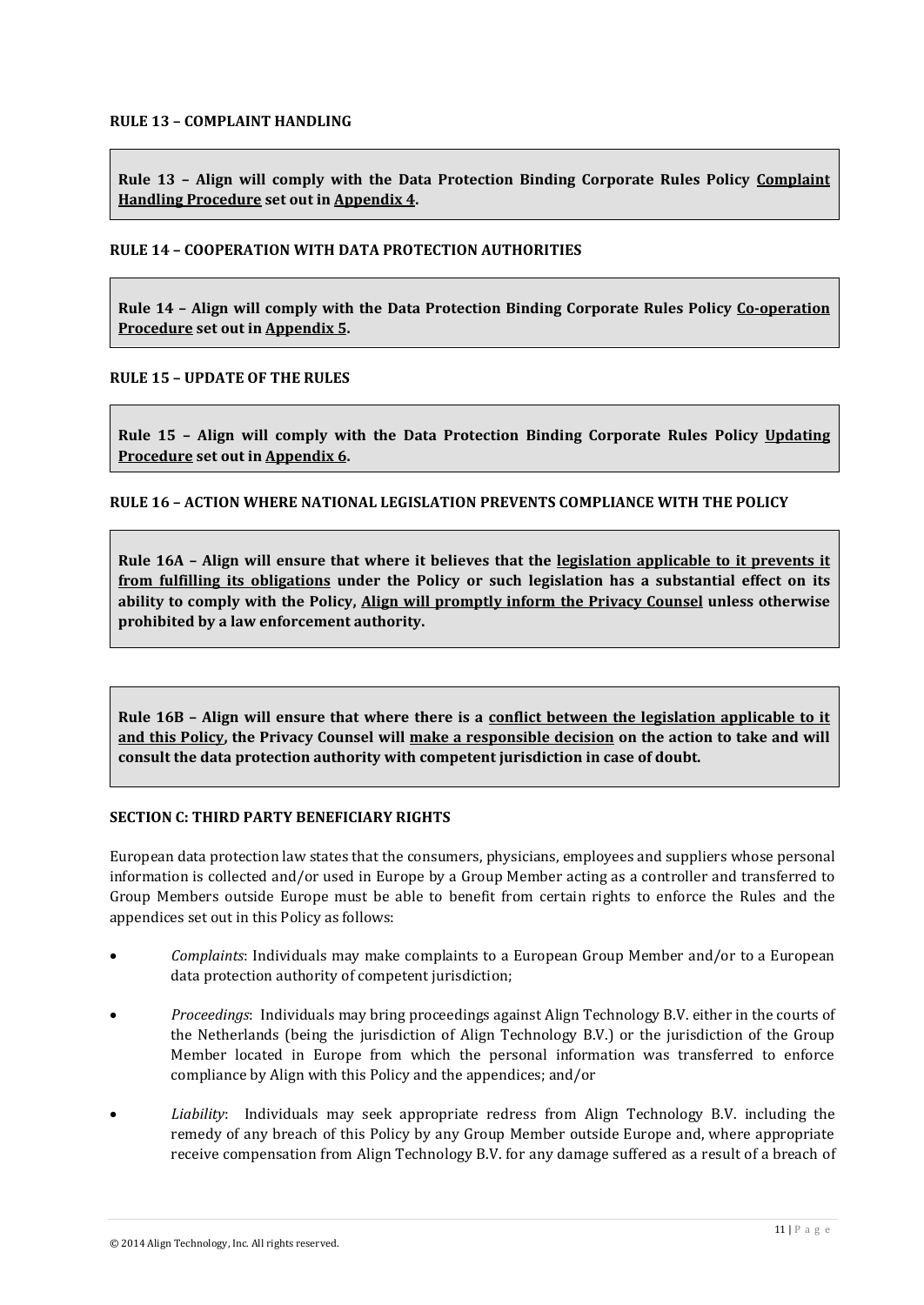this Policy by a Group Member in accordance with the determination of a court or other competent authority.

 Individuals also have the right to obtain a copy of the Policy and the unilateral declaration entered into by Align in connection with the Policy.

In the event of a claim being made in which an individual has suffered damage where that individual can demonstrate that it is likely that the damage has occurred because of a breach of this Policy, Align has agreed that the burden of proof to show that a Group Member outside Europe is not responsible for the breach, or that no such breach took place, will rest with Align Technology B.V.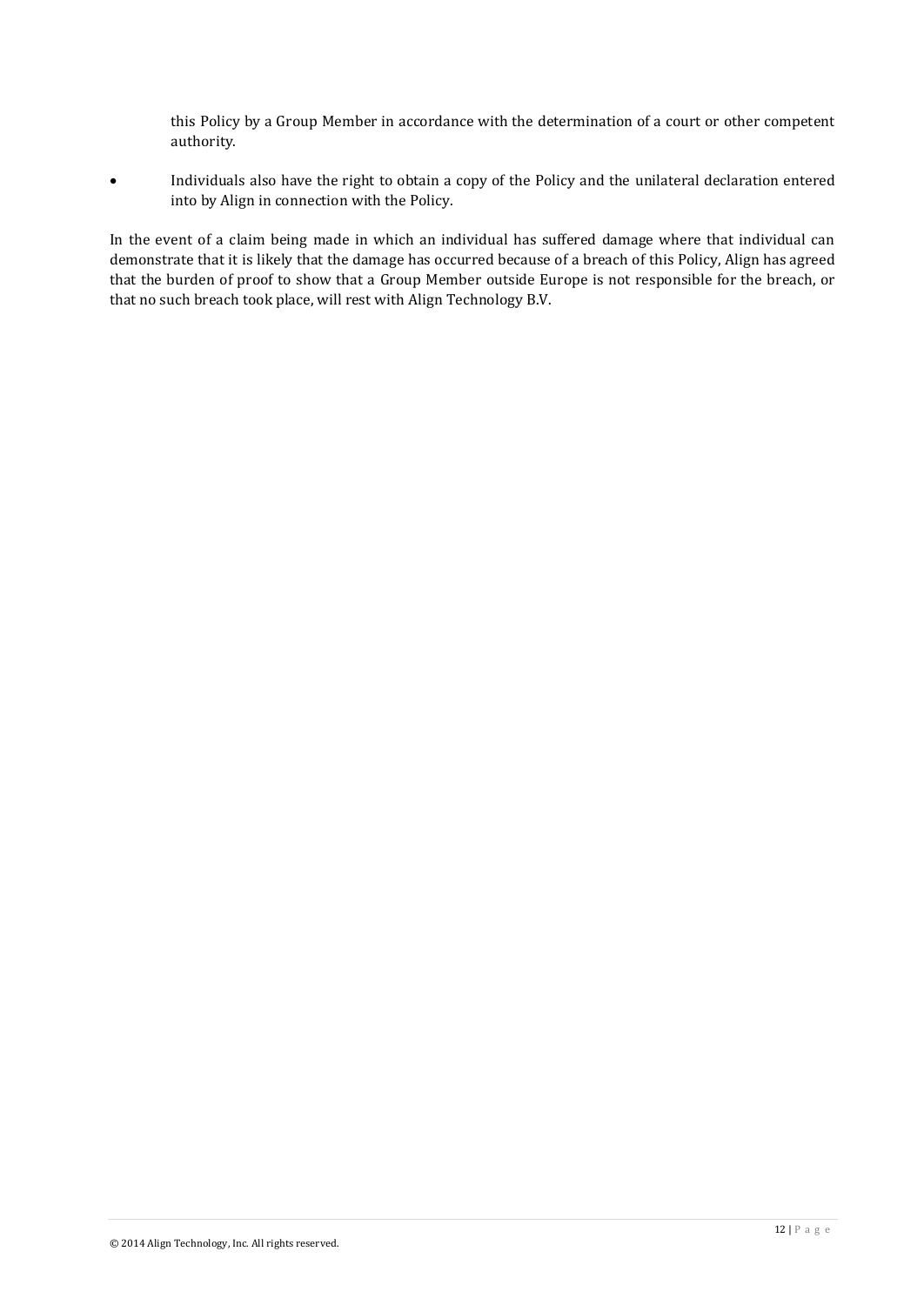# <span id="page-12-0"></span>**PART III: APPENDICES**

# **APPENDIX 1**

# **SUBJECT ACCESS REQUEST PROCEDURE**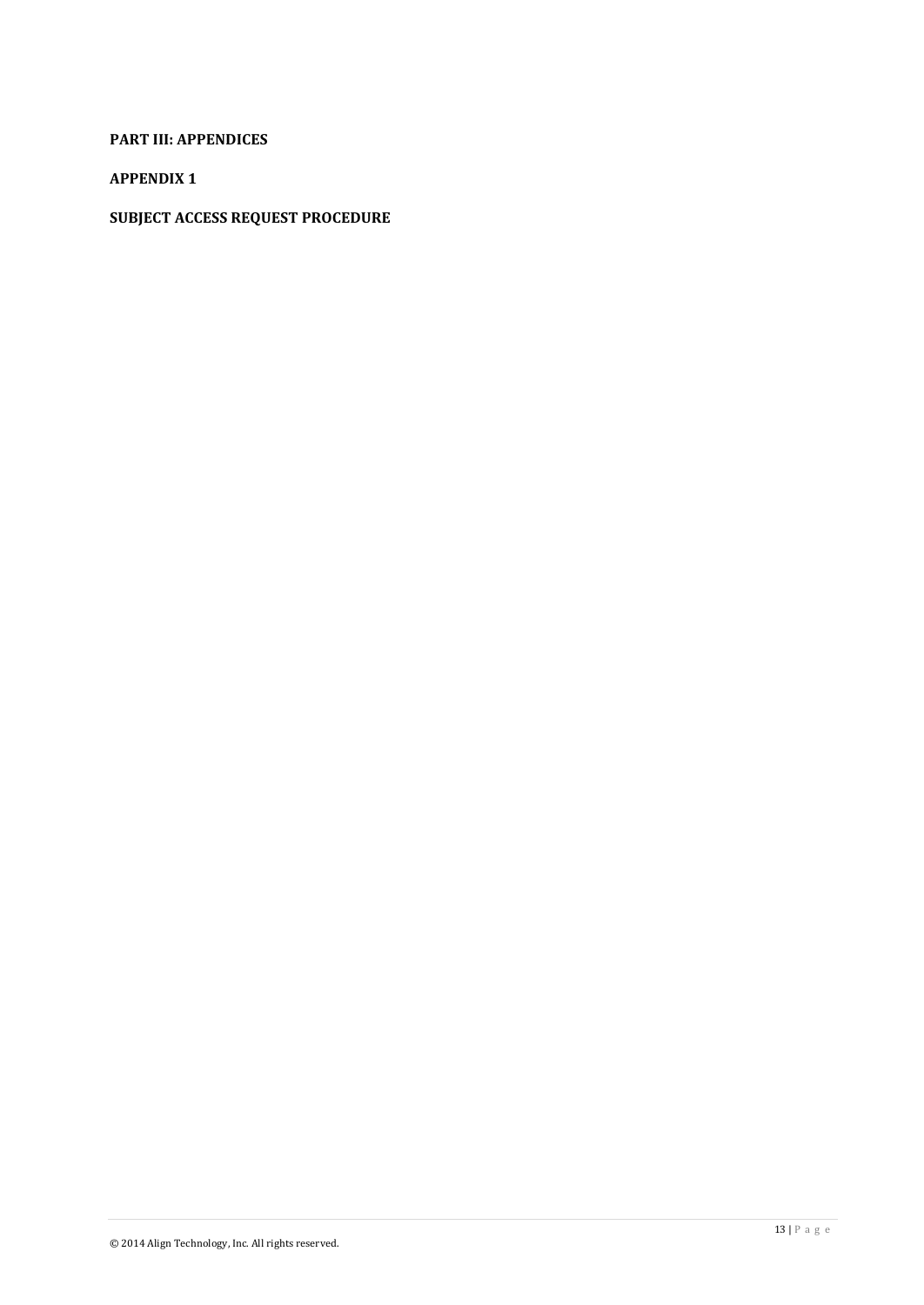# **Data Protection Binding Corporate Rules Controller Policy/Data Protection Binding Corporate Rules Processor Policy**

### **Subject Access Request Procedure**

### **1. Subject Access Request Procedure**

- 1.1 When Align collects uses or transfers personal information for Align's own purposes, Align is deemed to be a controller of that information and is therefore primarily responsible for meeting the requirements of data protection law.
- 1.2 Where Align acts as a controller, individuals whose personal information is collected and/or used in Europe<sup>3</sup> have the right to be informed by Align whether any personal information about them is being processed by Align. This is known as the right of subject access.
- 1.3 In addition, individuals whose personal information is collected and/or used in Europe by Align acting as a controller and transferred between Align entities under the Align Data Protection Binding Corporate Rules Controller Policy will also benefit from the right of subject access and such subject access requests will be dealt with in accordance with the terms of this Subject Access Request Procedure ("**Procedure**").
- 1.4 This Procedure explains how Align deals with a subject access request relating to personal information which falls into the categories in sections 1.2 and 1.3 above (referred to as "**valid request**" in this Procedure).
- 1.5 Where a subject access request is subject to European data protection law because it is made in respect of personal information collected and/or used in Europe, such a request will be dealt with by Align in accordance with this Procedure, but where the applicable European data protection law differs from this Procedure, the local data protection law will prevail.

### **2. Individuals' Rights**

- 2.1 An individual making a valid request to Align when Align is a controller of the personal information requested is entitled to:
	- 2.1.1 Be informed whether Align holds and is processing personal information about that person;

 $\overline{a}$ 

<sup>&</sup>lt;sup>3</sup> In this policy Europe means the EEA plus Switzerland.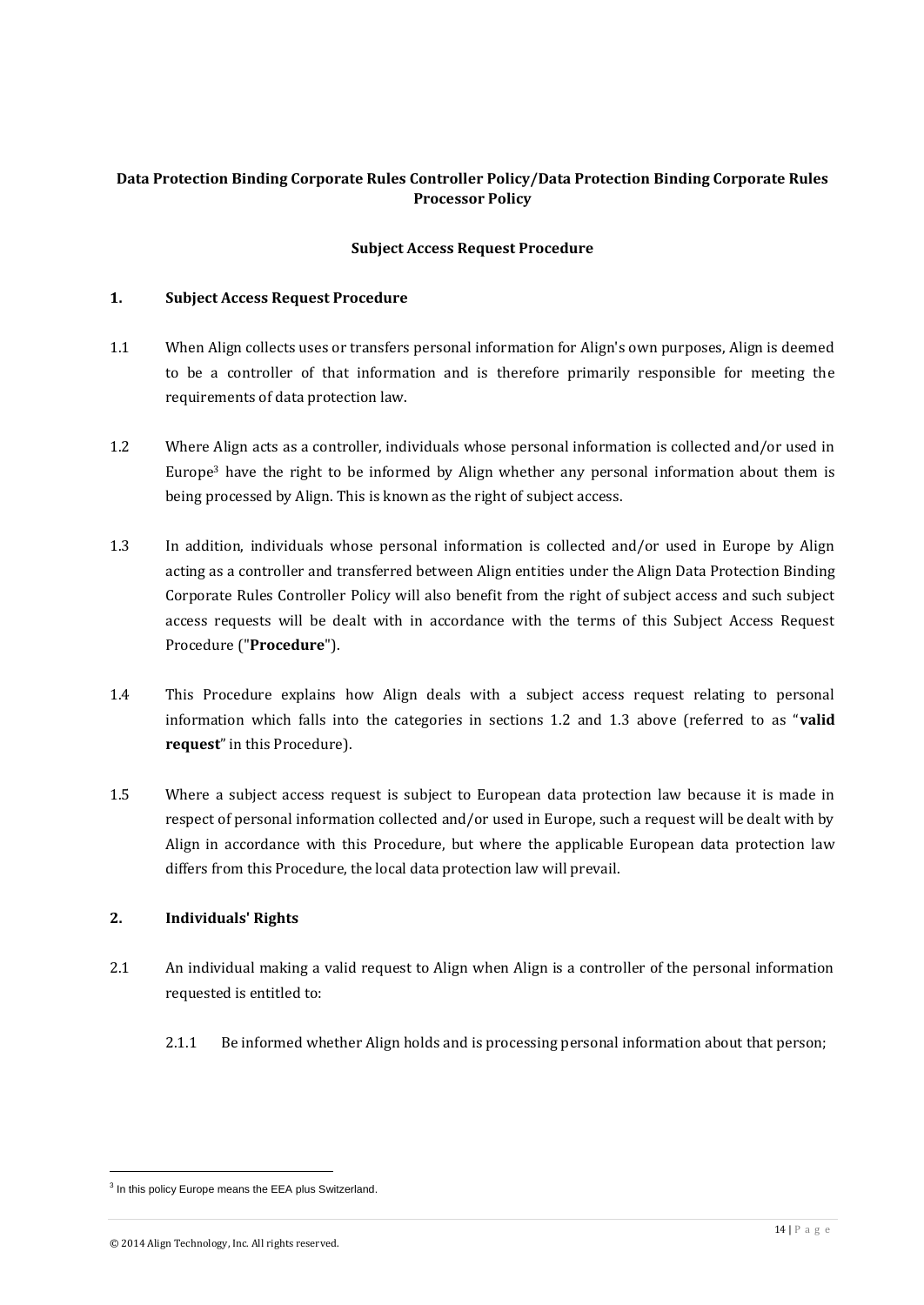- 2.1.2 Be given a description of the personal information, the purposes for which they are being held and processed and the recipients or classes of recipient to whom the information is, or may be, disclosed by Align; and
- 2.1.3 Communication in intelligible form of the personal information held by Align.
- 2.2 The request must be made in writing, which can include email<sup>4</sup>.
- 2.3 Under normal circumstances no fee will be applied but this will be left to the discretion of the Align entity to which the request is made and in accordance with local applicable law.
- 2.4 Align must deal with a valid request within 40 calendar days of its receipt (or such shorter period as may be stipulated under local law).
- 2.5 Align is not obliged to comply with a subject access request unless Align is supplied with such information which it may reasonably require in order to confirm the identity of the individual making the request and to locate the information which that person seeks.

### **3. Procedure**

- 3.1 Receipt of a subject access request where Align is a controller of the personal information requested
	- 3.1.1 If any employee or subcontractor of Align receives any request from an individual for their personal information, they must pass the communication to Align's Customer Service immediately (or to Align's Human Resources if it involves a current, previous, or potential employee, intern, or contractor) upon receipt indicating the date on which it was received together with any other information which may assist the applicable department to deal with the request.
	- 3.1.2 The request does not have to be official or mention data protection law to qualify as a subject access request.

### 3.2 Initial steps

l

- 3.2.1 Customer Service (or Human Resources) will make an initial assessment of the request to decide whether it is a valid request and whether confirmation of identity, or any further information, is required.
- 3.2.2 Customer Service (or Human Resources) will then contact the individual in writing to confirm receipt of the subject access request, seek confirmation of identity or further

 $^4$  Unless the local data protection law provides that an oral request may be made, in which case Align will record the request and provide a copy to the individual making the request before dealing with it.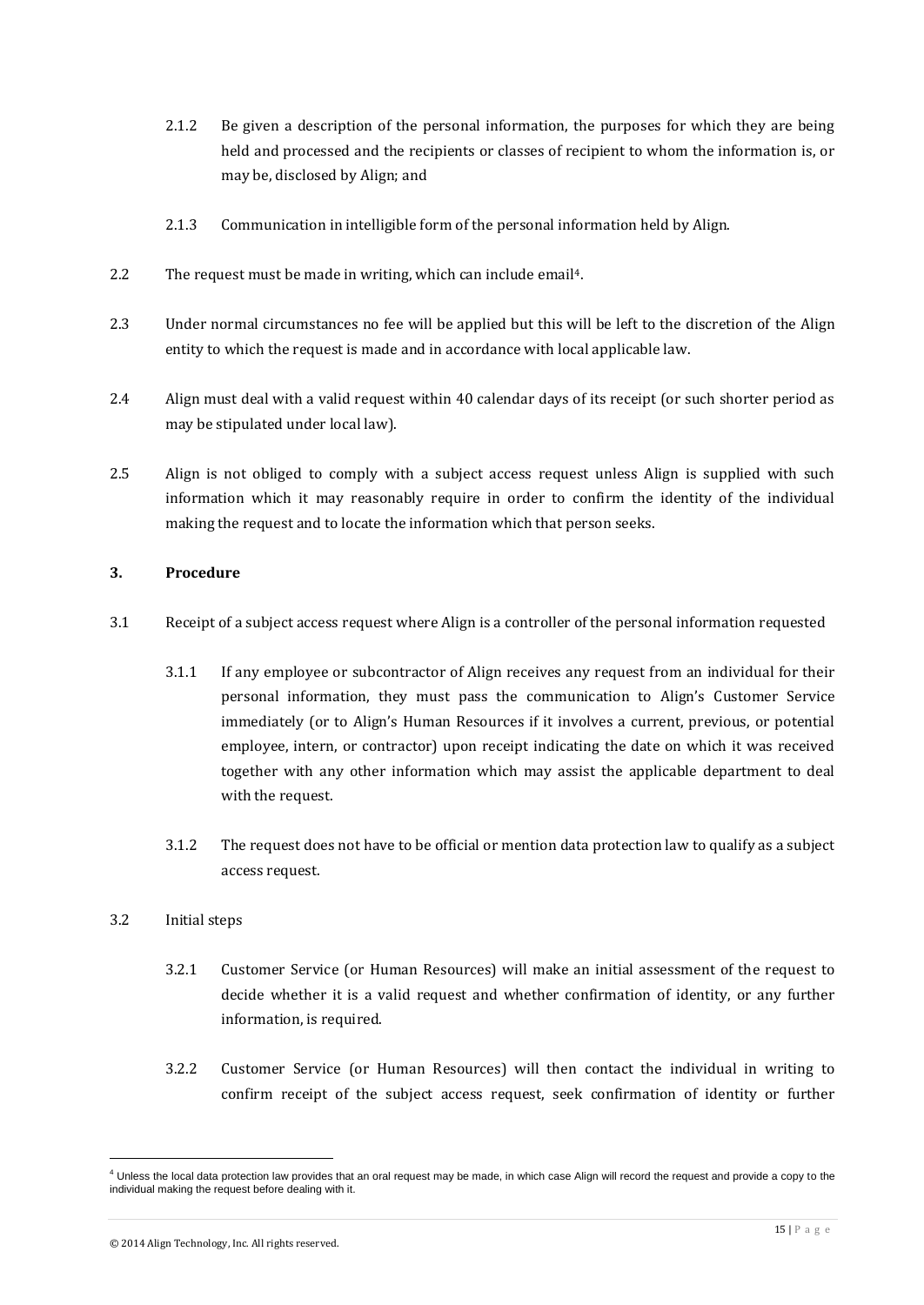information, if required, or decline the request if one of the exemptions to subject access applies.

- 3.3 Exemptions to the right of subject access for subject access requests made to Align as a controller
	- 3.3.1 A valid request may be refused on the following grounds;
	- (a) Where the subject access request is made to a European Align entity and relates to the use or collection of personal information by that entity, if the refusal to provide the information is consistent with the data protection law within the jurisdiction in which that entity is located, or
	- (b) Where the subject access request does not fall within section 3.3.1(a) because it is made to a non-European Align entity; and
		- (i) if, in the opinion of Align compliance with a subject access request would: (a) prejudice the essential business interests of Align (which includes management planning, management forecasting, corporate finance or negotiations with a data subject); (b) it is necessary to do so to safeguard, national or public security, defence, the prevention, investigation, detection and prosecution of criminal offences; or (c) for the protection of the data subject or of the rights and freedoms of others; or
		- (ii) if the personal information is held by Align in non-automated form and is not or will not become part of a filing system; or
		- (iii) where the personal information does not originate from Europe and the provision of the personal information requires Align to use disproportionate effort.
- 3.4 The search and the response
	- 3.4.1 Customer Service (or Human Resources) will coordinate with Information Technology and the relevant departments to conduct a search of all relevant electronic and paper filing systems.
	- 3.4.2 Customer Service (or Human Resources) may refer any complex cases to the Privacy Counsel for advice, particularly where the request includes information relating to third parties or where the release of personal information may prejudice commercial confidentiality or legal proceedings.
	- 3.4.3 The information requested will be collated into a readily understandable format (internal codes or identification numbers used at Align that correspond to personal information shall be translated before being disclosed). A covering letter will be prepared by Customer Service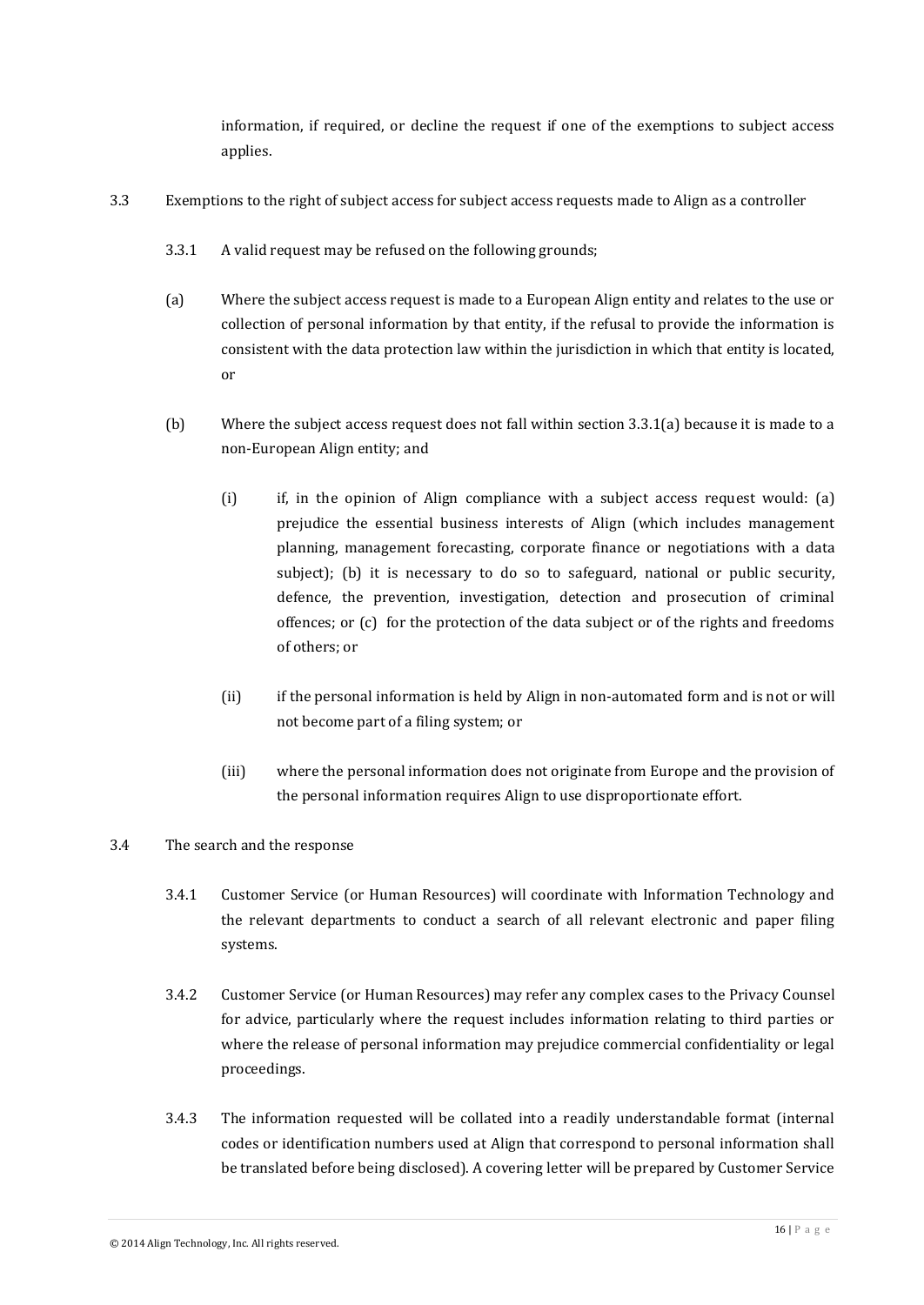(or Human Resources) which includes the information required to be provided in response to a subject access request.

- 3.4.4 Where the provision of the information in permanent form is not possible or would involve disproportionate effort there is no obligation to provide a permanent copy of the information. The other information referred to in section 2.1 above must still be provided. In such circumstances the individual may be offered the opportunity to have access to the information by inspection or to receive the information in another form.
- 3.5 Subject access requests made to Align where Align is a processor of the personal information requested
	- 3.5.1 When Align processes information on behalf of a client (for example, to provide a service) Align is deemed to be a processor of the information and the client will be primarily responsible for meeting the legal requirements as a controller. This means that when Align acts as a processor, Align's clients retain the responsibility to comply with applicable data protection law.
	- 3.5.2 Certain data protection obligations are passed to Align in the contracts Align has with its clients and Align must act in accordance with the instructions of its clients and undertake any reasonably necessary measures to enable its clients to comply with their duty to respect the rights of individuals. Individuals often make subject access requests directly to an Align entity in its capacity as a processor and so in those cases, that entity must transfer such request promptly to the relevant client. Unless instructed to do so by a client, Align is not obliged to refer the individual to contact the client directly but may explain who has responsibility to deal with a request as a matter of good practice. Align must only respond to the request (by providing the information requested or applying an exemption in accordance with applicable data protection law) if authorised by the client to do so.
- 3.6 Requests for erasure, amendment or cessation of processing of personal information
	- 3.6.1 If a request is received for the erasure, amendment or cessation of processing of an individual's personal information where Align is the controller for that personal information, such a request must be considered and dealt with as appropriate by the local legal and compliance officer.
	- 3.6.2 If a request is received advising of a change in an individual's personal information where Align is the controller for that personal information, such information must be rectified or updated accordingly if Align is satisfied that there is a legitimate basis for doing so.
	- 3.6.3 When Align deletes, anonymises, updates, or corrects personal information, either in its capacity as controller or on instruction of a client when it is acting as a processor, Align will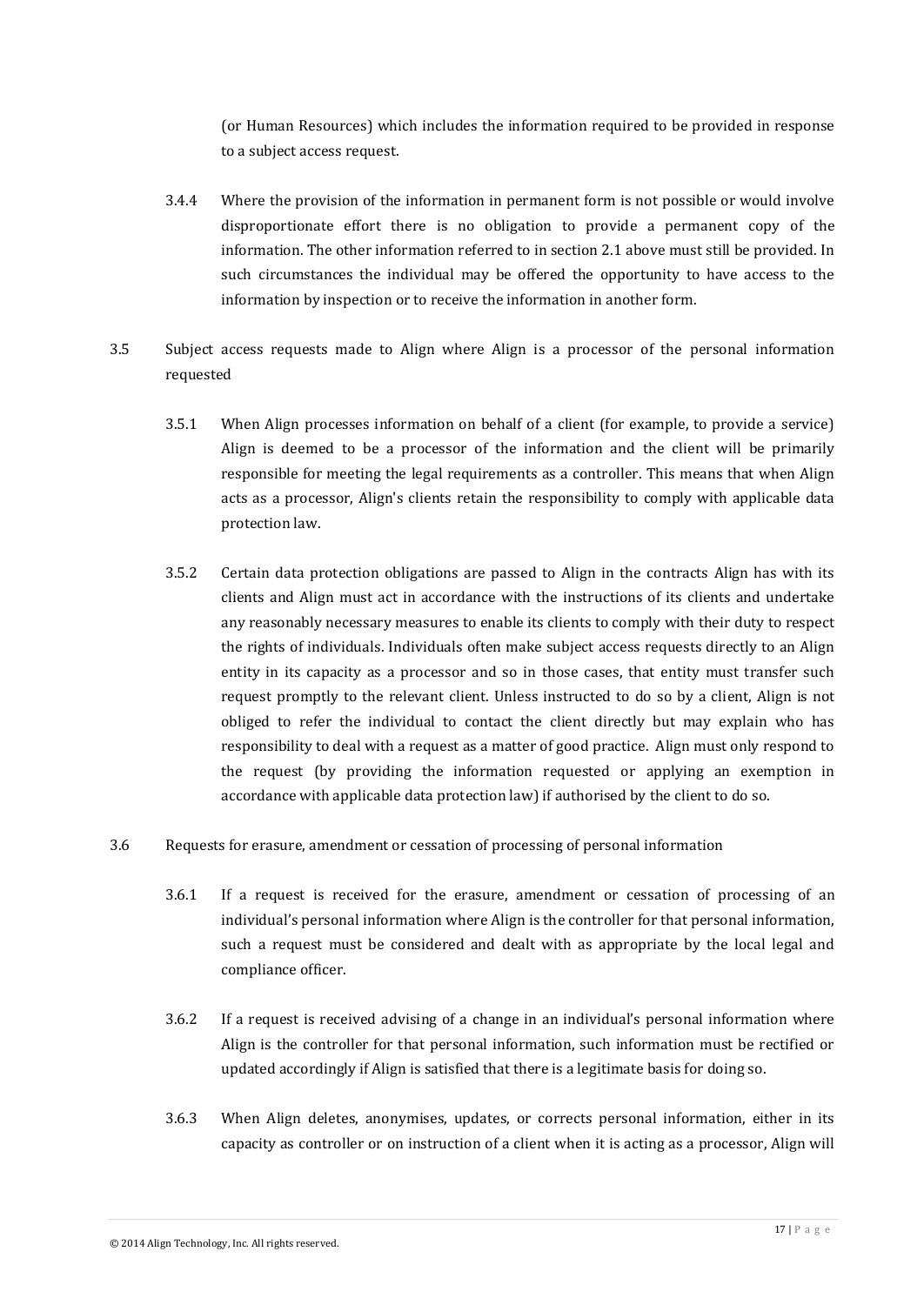notify the other Align entities or any sub-processor to whom the personal information has been disclosed accordingly so that they can also update their records.

- 3.6.4 If the request made to Align as a controller is to cease processing that individual's personal information because the rights and freedoms of the individual are prejudiced by virtue of such processing by Align, or on the basis of other compelling legitimate grounds, the matter will be referred to the Privacy Counsel to assess. Where the processing undertaken by Align is required by law, the request will not be regarded as valid.
- 3.7 All queries relating to this Procedure are to be addressed to the Privacy Counsel.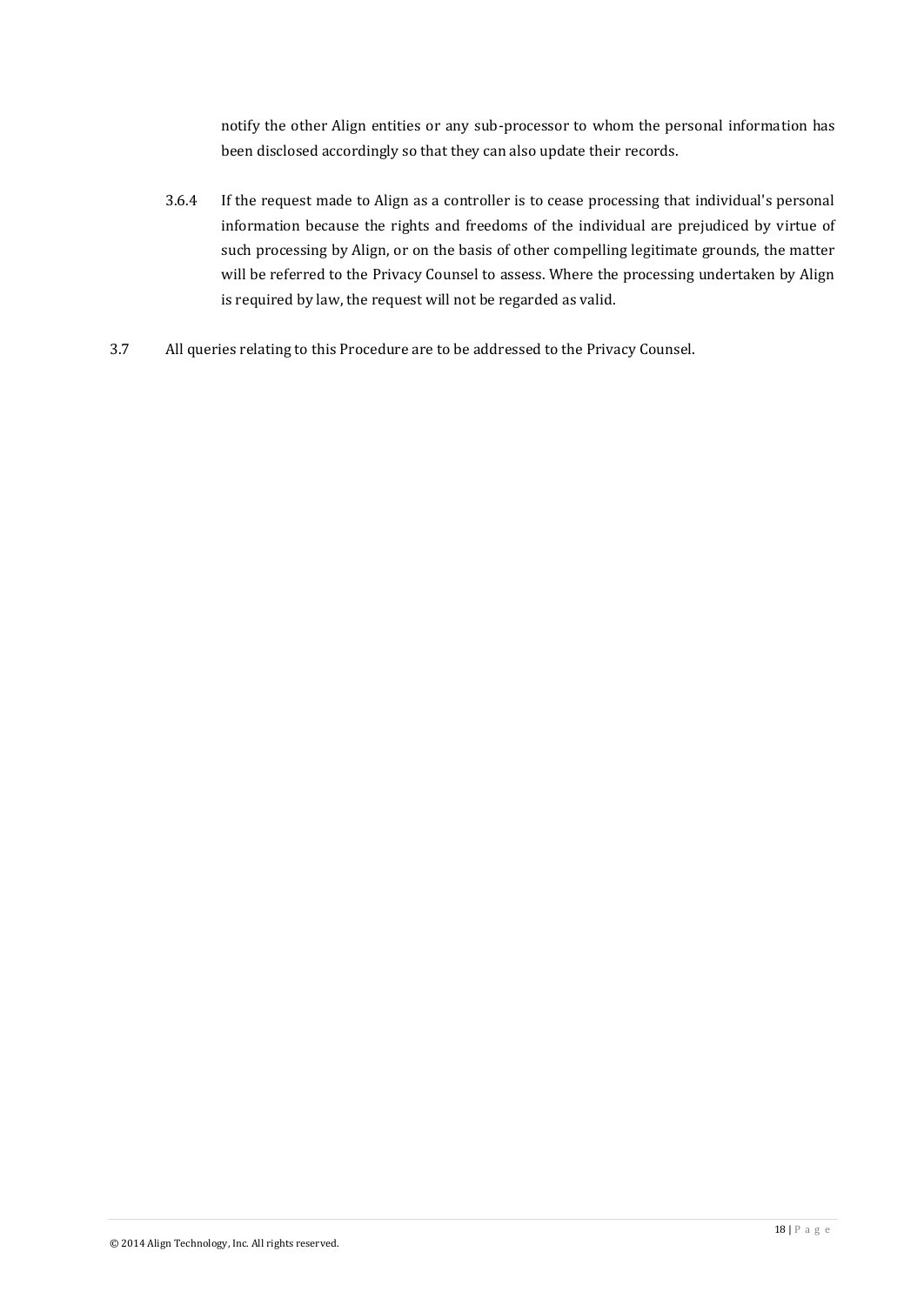# **APPENDIX 2**

# **DESCRIPTION OF ALIGN'S PRIVACY TRAINING PROGRAMME**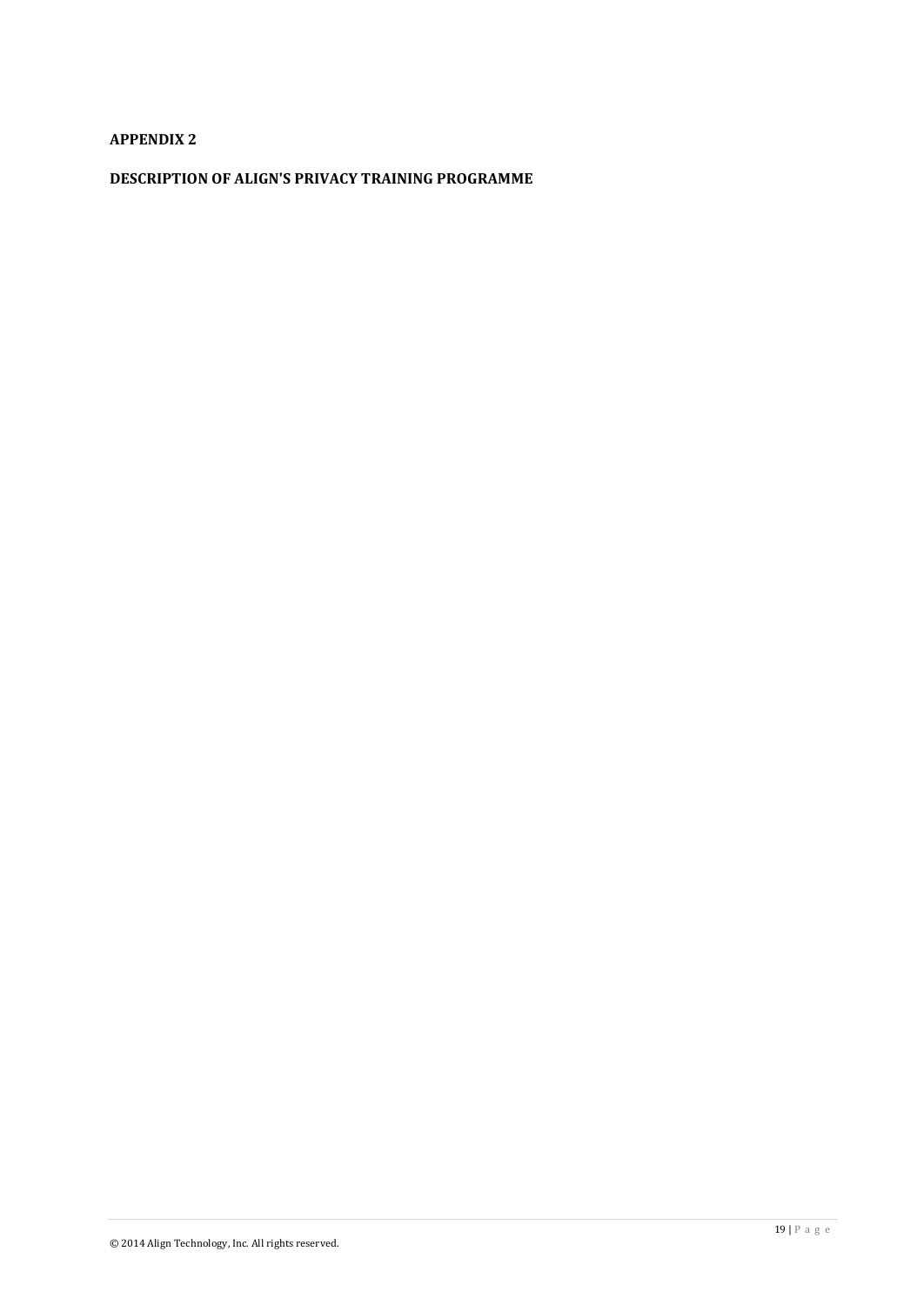# **Data Protection Binding Corporate Rules Controller Policy/Data Protection Binding Corporate Rules Processor Policy**

# **Privacy Training Programme**

Training on Align's Data Protection Binding Corporate Rules Controller Policy and Data Protection Binding Corporate Rules Processor Policy (together the "**BCR**") is based upon the existing programme of internal compliance within the Align Technology, Inc. group of companies ("**Align**").

Align trains employees on the basic principles of data protection, confidentiality and information security and, in this connection, Align has developed mandatory electronic training courses, supplemented by live training where appropriate, to be taken by employees. These courses are designed to be both informative and user-friendly, generating interest in the topic. Attendance of the course is monitored and enforced by Human Resources with escalation reports of non-compliance ultimately submitted to the Board of Directors.

The programme provides that all employees, including new hires and contractors, whose role will bring them into contact with personal data are required to complete the training as part of their induction programme, as part of regular refresher training, and when necessary based on changes in the law or as part of mitigation measures. Supplemental training may be provided (as necessary) to those employees whose role requires them to access sensitive personal data.

### **Privacy training for Align employees**

Align's privacy training comprises part of the mandatory employee training process that employees must complete as a condition of their employment. Align's Privacy Counsel and Information Security team have overall responsibility for the development of the training course and collaborate with Human Resources for implementation. Align's Privacy Counsel and Information Security team review the training from time to time to ensure that it addresses all relevant aspects of the BCR and to ensure that the training is appropriate for individuals who have permanent or regular access to personal information, who are involved in the collection of personal information or in the development of tools to process personal information.

New employees are educated as part of the induction process. Existing employees must also undertake refresher training on data protection annually.

### **Summary of the training**

Align's privacy-related training courses are:

### A. *Course name:* **Privacy at Align**

*Course Description:* This course provides a broad overview of Align's privacy program, policies, procedures, and expectations, including the BCR.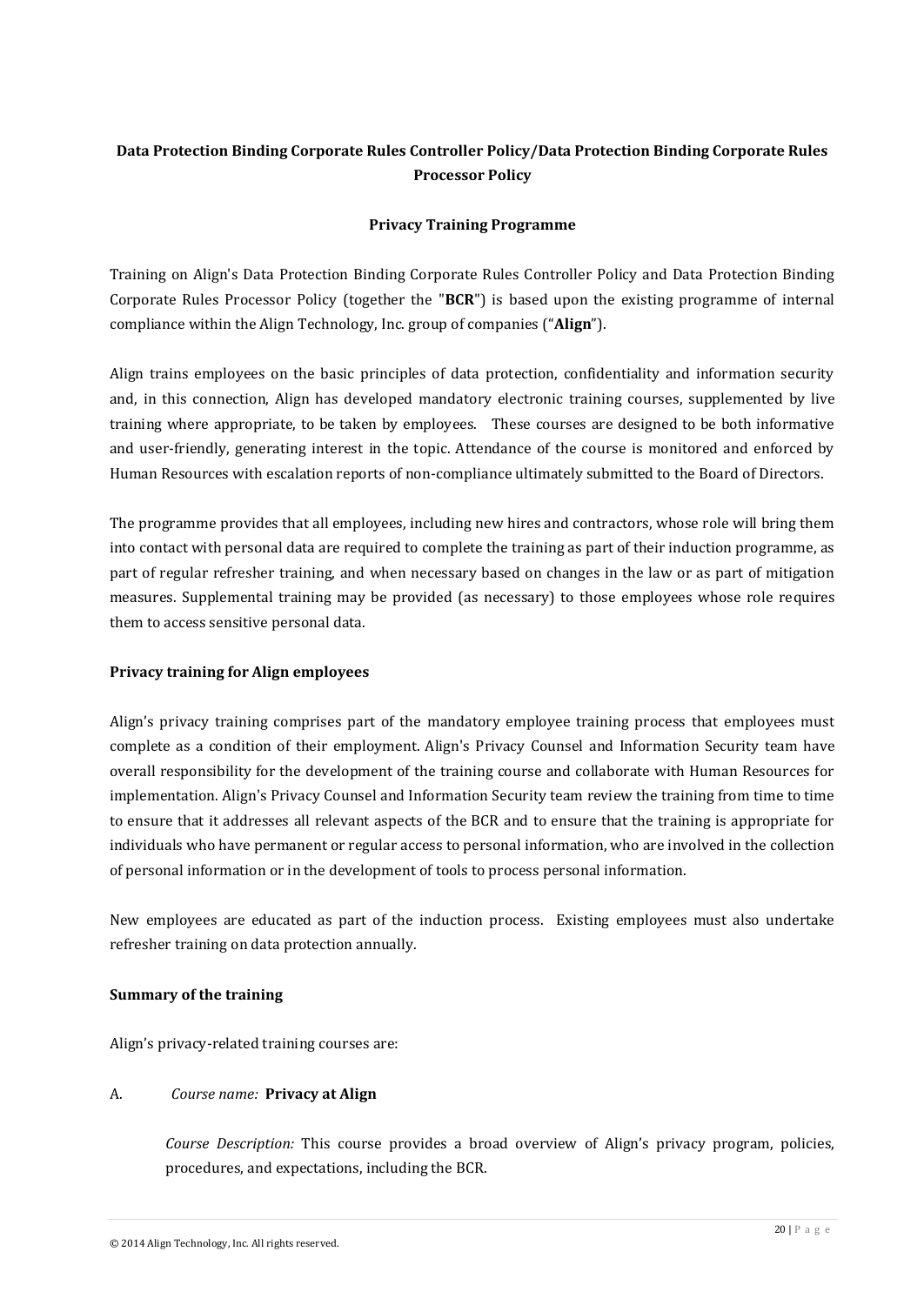*Target Audience:* All pertinent current employees and contractors including new hires.

*Course Objectives:* At the end of the course, employees should be able to:

- Define privacy terms;
- Protect the personal information of individuals whose personal information Align maintains;
- Identify potential threats to personal information and the protections in place within Align to safeguard such data;
- Understand and comply with data protections laws, rules, and regulations in accordance with the requirements in the BCR; and
- Identify and report suspected or actual loss of personal information.

### B. *Course name:* **Global Information Security**

*Course Description:* This course instructs employees on how to secure Align's personal information.

*Target Audience:* All pertinent current employees and contractors, including new hires.

*Course Objectives:* At the end of this course, employees should be able to:

- Understand why data protection is important to Align;
- Comprehend how and when to secure Align's people, information, assets and facilities;
- Comply with information security expectations internally, when acting as a vendor and when appointing third party vendors to act on Align's behalf;
- Distinguish confidential data from public data; and
- Know where to go for assistance.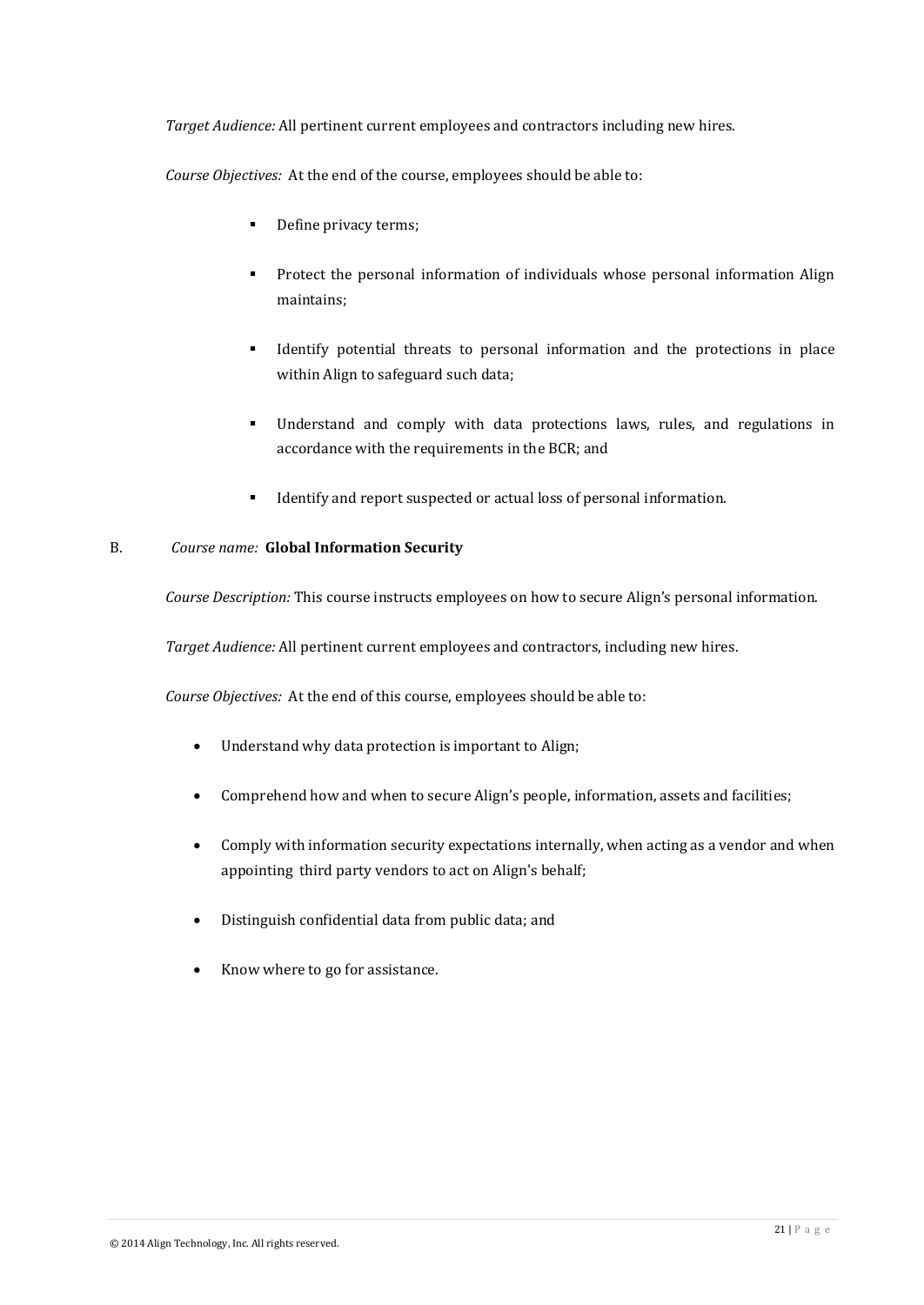# **APPENDIX 3**

**DATA PROTECTION BINDING CORPORATE RULES POLICY AUDIT PROTOCOL**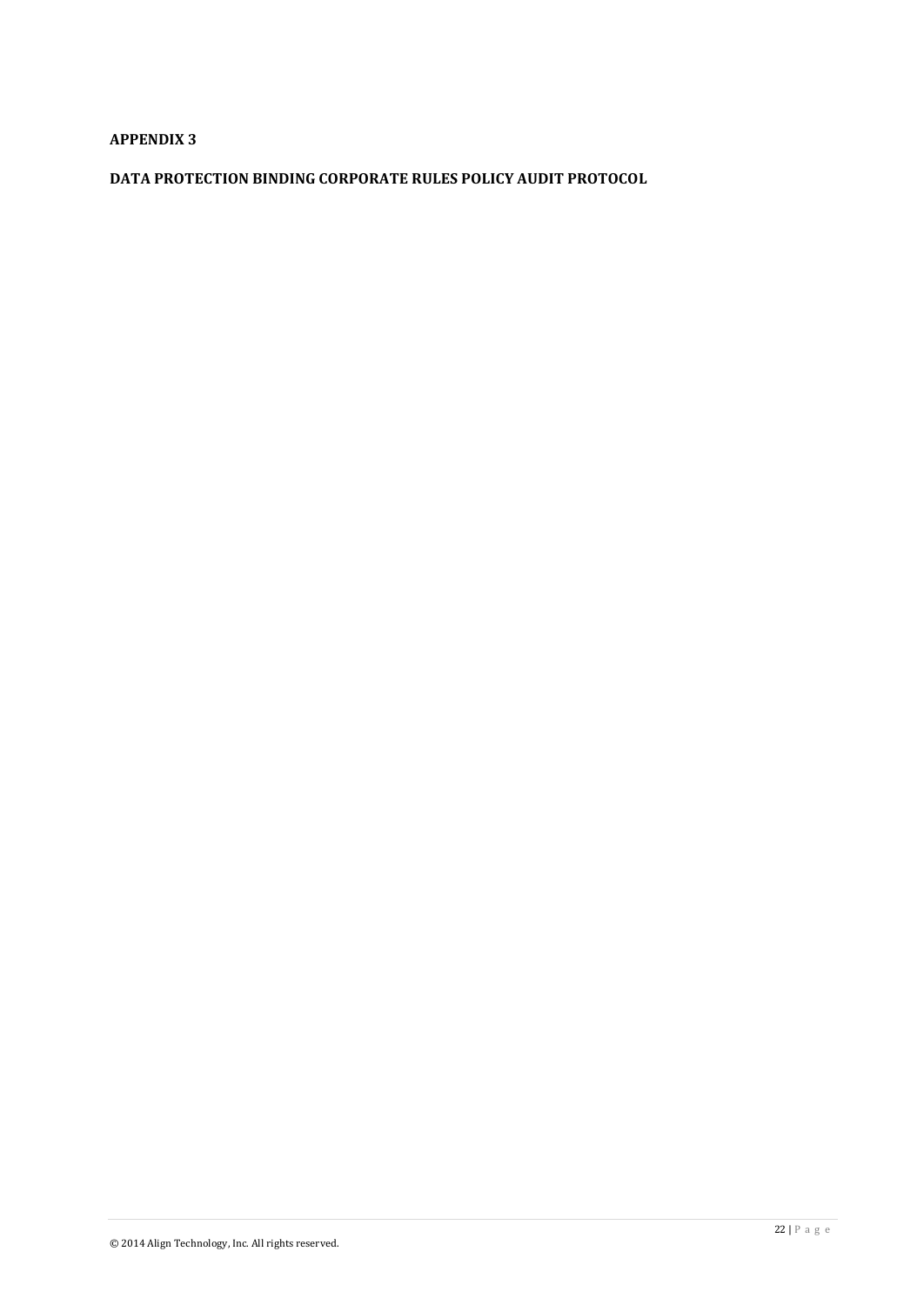# **Data Protection Binding Corporate Rules Controller Policy/Data Protection Binding Corporate Rules Processor Policy**

# **Audit Protocol**

# **1. Background**

- 1.1 **The purpose of the Data Protection Binding Corporate Rules Processor Policy and Data Protection Binding Corporate Rules Controller Policy (together the "**Policies**") is to safeguard personal information transferred between Align group members ("**Group Members**").**
- 1.2 **The Policies require approval from the data protection authorities in the European Member States from which the personal information is transferred. One of the requirements of the data protection authorities is that Align audits compliance with the Policies and satisfies certain conditions in so doing and this document describes how Align deals with such requirements.**

# **2. Approach**

- 2.1 Overview of audit
- 2.1.1 Align's Privacy Counsel will be responsible for ensuring independent audits are performed that fully address the Policies. Align's Privacy Counsel will be responsible for ensuring that any issues or instances of non-compliance are brought to the attention of Align's VP, Corporate and Legal Affairs, and General Counsel and that any corrective actions are taken to ensure compliance take place.
- 2.1.2 To the extent that Align acts as a processor, audits of Align's compliance with the commitments made in the Data Protection Binding Corporate Rules Processor Policy may also be carried out by or on behalf of Align's clients in accordance with the terms of the contract Align has with its clients in respect of such processing, and such audits may also extend to any sub-processors acting on Align's behalf in respect of such processing.
- 2.1.3 One of the roles of Align's Privacy Counsel is to provide guidance about the collection and use of personal information subject to the Policies and to assess the collection and use of personal information by Group Members for potential privacy-related risks. The collection and use of personal information with the potential for a significant privacy impact is, therefore, subject to detailed review and evaluation on an on-going basis. Accordingly, although this Audit Protocol describes the formal assessment process adopted by Align to ensure compliance with the Policies as required by the data protection authorities, this is only one way in which Align ensures that the provisions of the Policies are observed and corrective actions taken as required.
- 2.2 Timing and Scope of Audit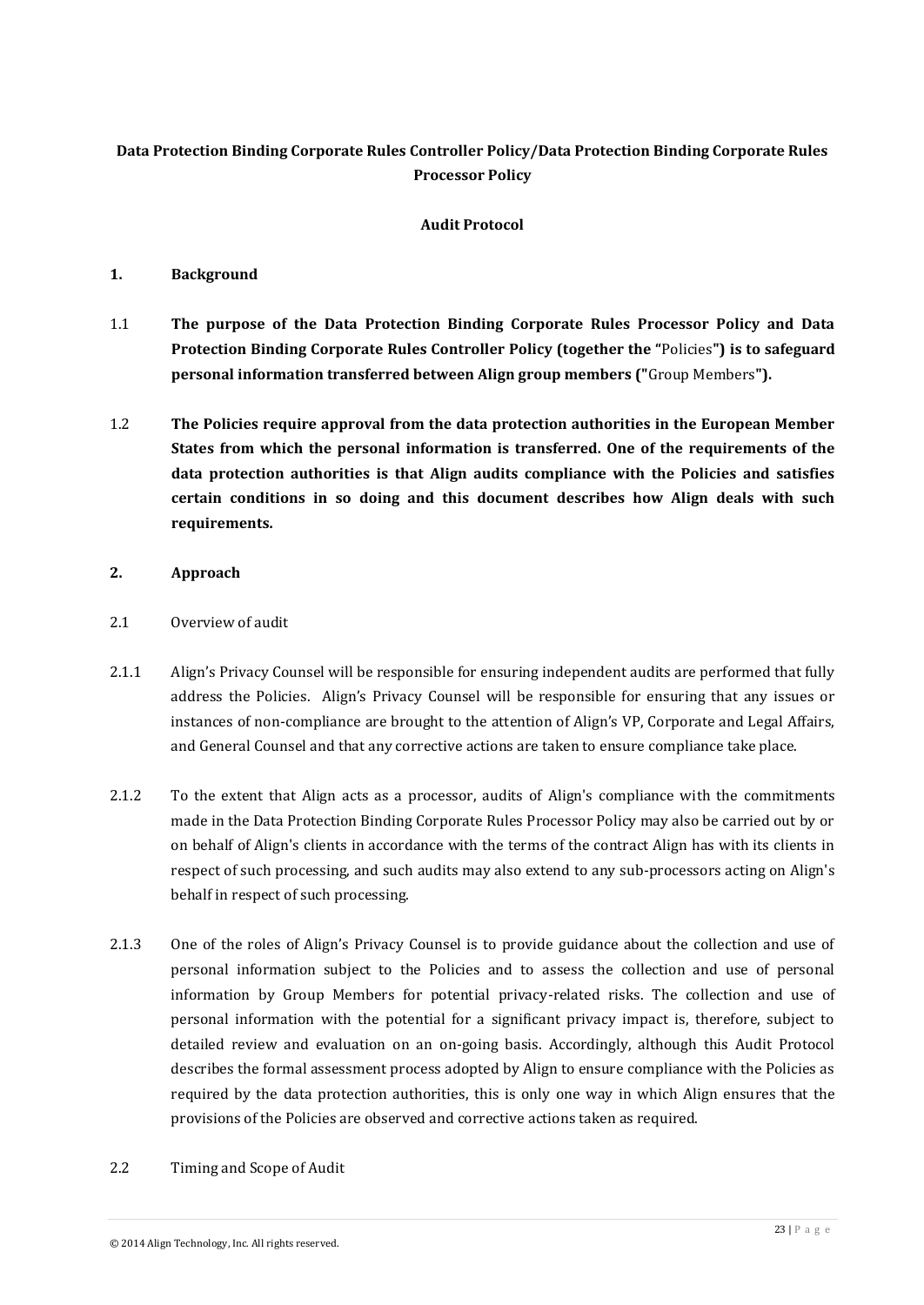- 2.2.1 Audit of the Policies will take place at least annually or at the instigation of Align's Privacy Counsel, executive management, or the Board of Directors. The scope of the audit performed will be decided by Align's Privacy Counsel in conjunction with Align's Internal Audit Department in light of contemporaneous factors for that year, such as processing in a given field (for example, human resources data); areas in which any complaints are received; areas of specific or new risk for the business; areas of current regulatory focus (such as data subject's rights or specific forms of processing); and/or areas of focus for Align's internal audit teams (such as procurement practices).
- 2.2.2 To the extent that a Group Member processes personal information on behalf of a third party controller, audit of the Data Protection Binding Corporate Rules Processor Policy will take place as required under the contract in place between that Group Member and that third party controller. Where a third party controller on whose behalf Align processes personal information exercises its right to audit Align for compliance with the Data Protection Binding Corporate Rules Processor Policy, the scope of the audit shall be limited to the data processing facilities and activities relating to that controller.
- 2.3 Auditors
- 2.3.1 Audit of the Policies will be undertaken by Align's Internal Audit Department, but reliance on work performed by other accredited internal/external auditors may be determined by Align's Legal Department. Align's Privacy Counsel or Internal Audit Department will manage and provide quality assurance of audit work performed by others.
- 2.3.2 In the event that a third party controller on whose behalf Align processes personal information exercises its right to audit Align for compliance with the Data Protection Binding Corporate Rules Processor Policy, such audit may be undertaken by that controller or by independent, accredited auditors selected by that controller as stipulated in the contract between Align and that controller.
- 2.4 Report
- 2.4.1 Findings of audits of compliance with the Policies will be reported to the Privacy Counsel and, if necessary, to the Senior Counsel, Litigation and Regulatory and/or the General Counsel. Any material audit findings will be reported to the Board of Directors. In addition, Align will:
	- (a) disclose the results of any audit of Align's compliance with the Policies to a competent European data protection authority; and
	- (b) disclose the results of any audit of Align's compliance with the Data Protection Binding Corporate Rules Processor Policy to any controller on whose behalf Align processes personal information;

In each case, Align shall make such disclosure only upon request, in accordance with applicable law, and with respect for the confidentiality and trade secrets of the information provided.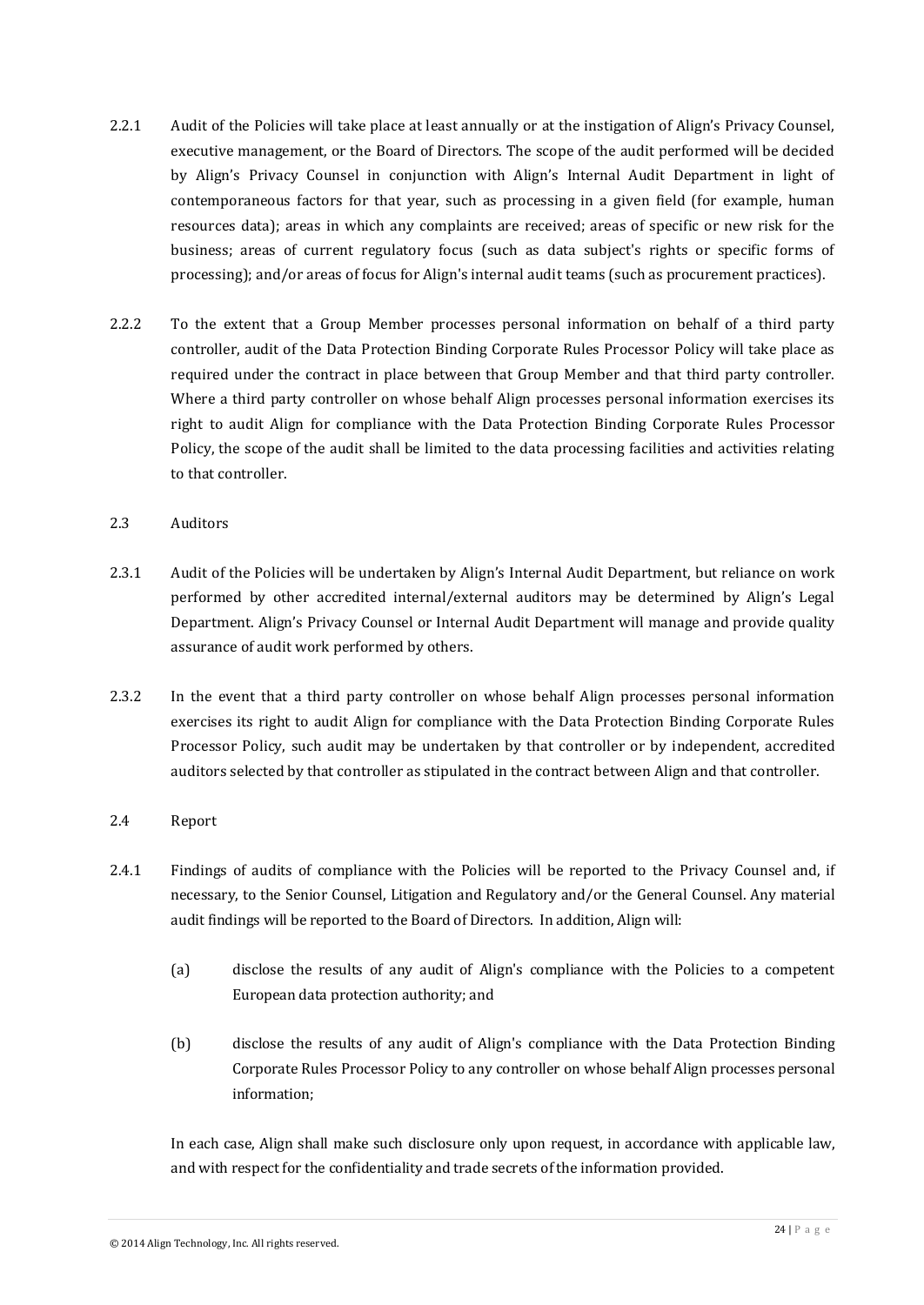- 2.4.2 Align's Privacy Counsel will be responsible for liaising with the European data protection authorities for the purpose of providing the information outlined in section 2.4.1.
- 2.4.3 In addition, Align has agreed that where any Group Member is located within the jurisdiction of a data protection authority based in Europe, that that data protection authority may audit that Group Member for the purpose of reviewing compliance with the Policies, in accordance with the applicable law of the country in which the Group Member is located, or, in the case of a Group Member located outside Europe, in accordance with the applicable law of the European country from which the personal information is transferred under the Policies (which, when Align acts as a processor on behalf of a third party controller, will be determined by the place of establishment of the controller) on giving reasonable prior notice and during business hours, with full respect to the confidentiality of the information obtained and to the trade secrets of Align. Align's Privacy Counsel will also be responsible for liaising with the European data protection authorities for this purpose.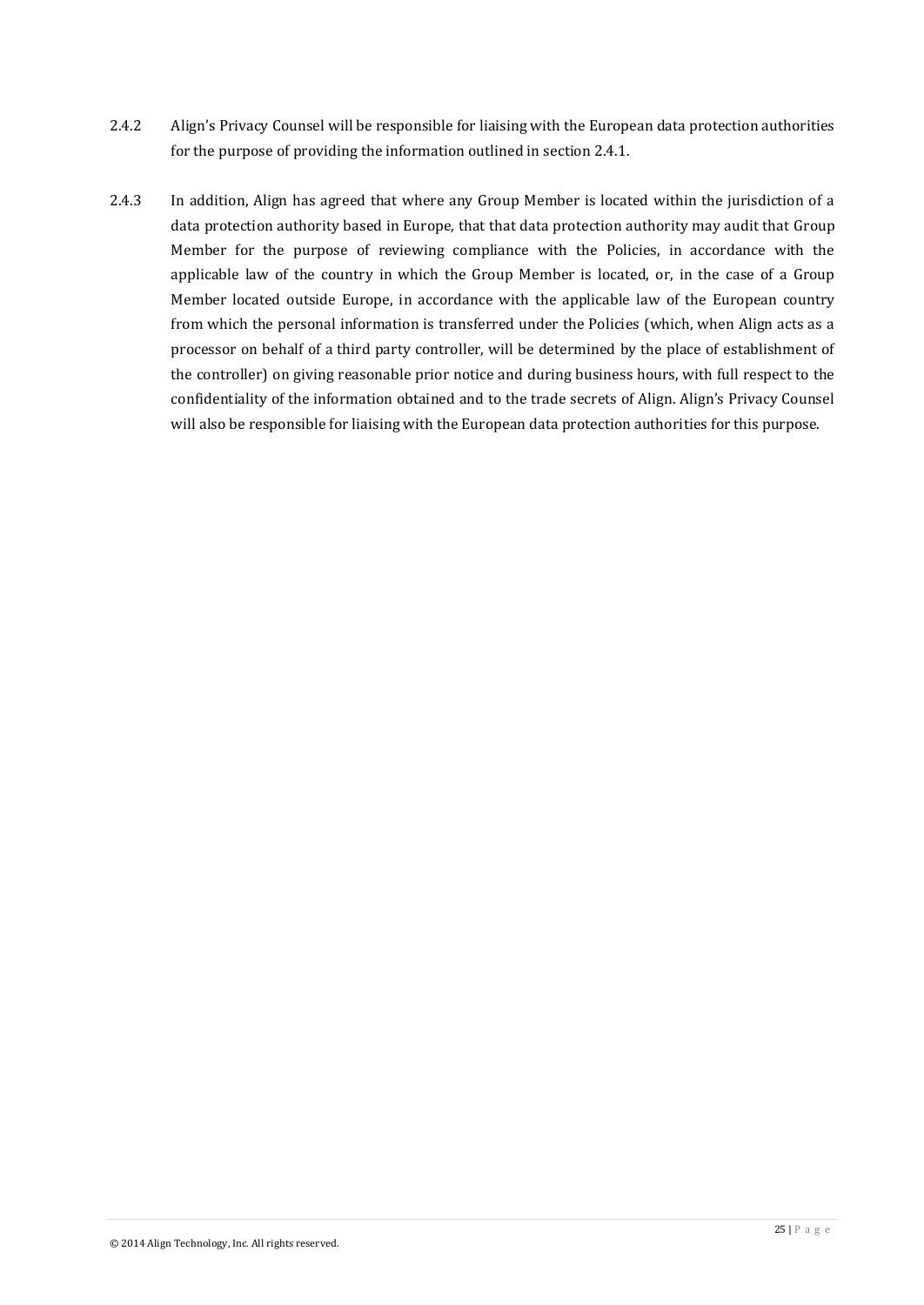# **APPENDIX 4**

# **DATA PROTECTION BINDING CORPORATE RULES POLICY COMPLAINT HANDLING PROCEDURE**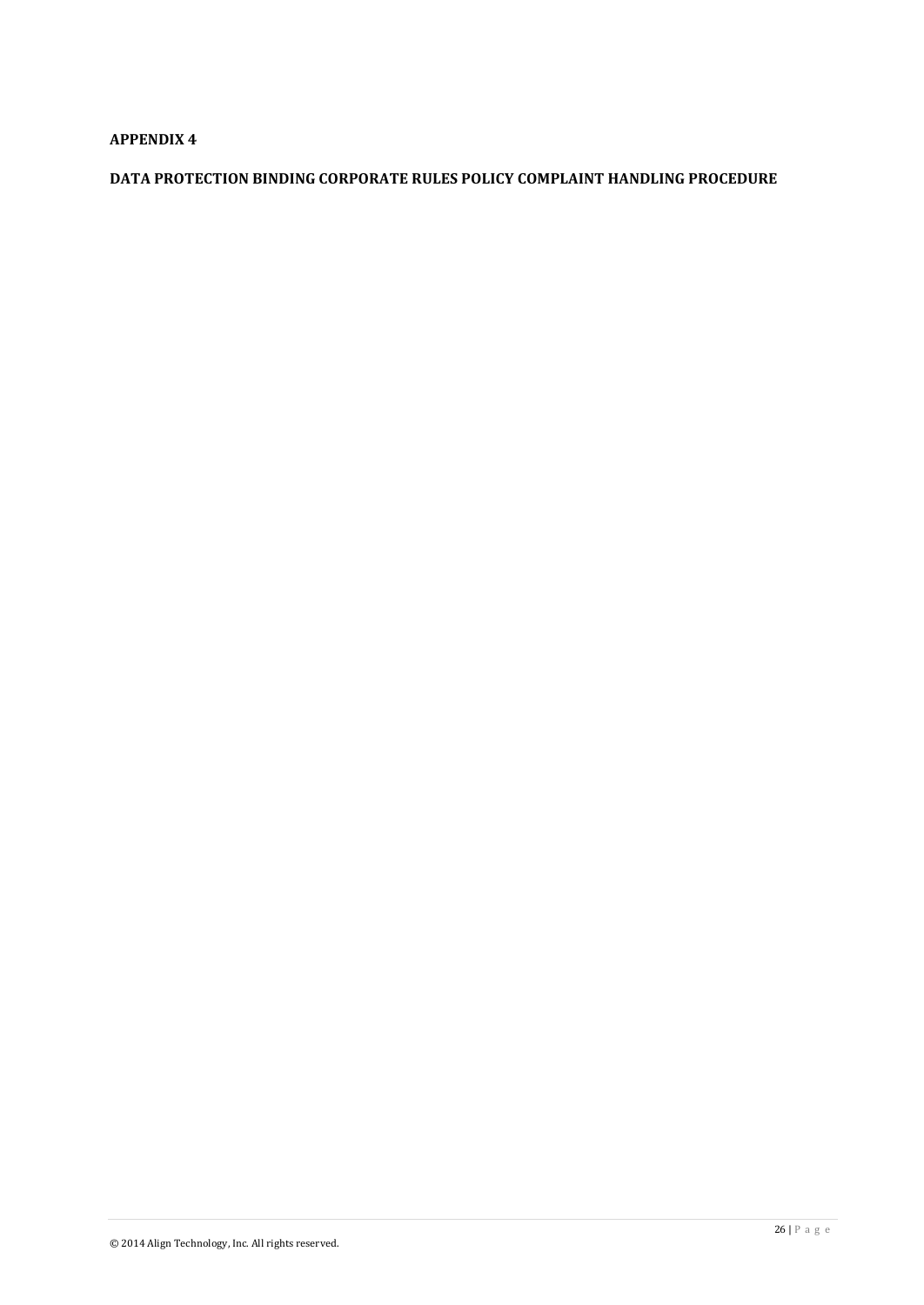# **Data Protection Binding Corporate Rules Controller Policy/Data Protection Binding Corporate Rules Processor Policy**

# **Complaint Handling Procedure**

### **1. Introduction**

1.1 The Data Protection Binding Corporate Rules Controller Policy ("**Controller Policy**") and the Data Protection Binding Corporate Rules Processor Policy ("**Processor Policy**") (together the "**Policies**") safeguard personal information transferred between the Align group members ("**Group Members**"). The content of the Policies is determined by the data protection authorities in the European Member States from which the personal information is transferred and one of their requirements is that Align must have a complaint handling procedure in place. The purpose of this Complaint Handling Procedure is to explain how complaints brought by an individual whose personal information is processed by Align under the Policies are dealt with.

### **2. How individuals can bring complaints**

2.1 Individuals can bring complaints in writing under the Policies by contacting Align's Customer Service Department or by emailing [privacy@aligntech.com.](mailto:privacy@aligntech.com) These are the contact details for all complaints made under the Policies whether Align is collecting and/or using personal information on its own behalf or on behalf of a client.

# **3. Who handles complaints?**

# 3.1 *Complaints where Align is a controller*

3.1.1 Align's Privacy Counsel will handle all complaints arising under the Controller Policy in respect of the collection and use of personal information where Align is the controller of that information. Align's Privacy Counsel, working in conjunction with Customer Service, will liaise with the applicable member/s of the Privacy Working Group, who represent relevant various business and support units, to deal with the complaint. Members of the Privacy Working Group will function as the Departmental Contacts to investigate the complaint and coordinate a response.

# 3.1.2 What is the response time?

Unless exceptional circumstances apply, Customer Service will acknowledge receipt of a complaint to the individual concerned within 5 working days. It will investigate and make a substantive response within one month. If, due to the complexity of the complaint, a substantive response cannot be given within this period, Customer Service will advise the complainant accordingly and provide a reasonable estimate (not exceeding six months) for the timescale within which a response will be provided.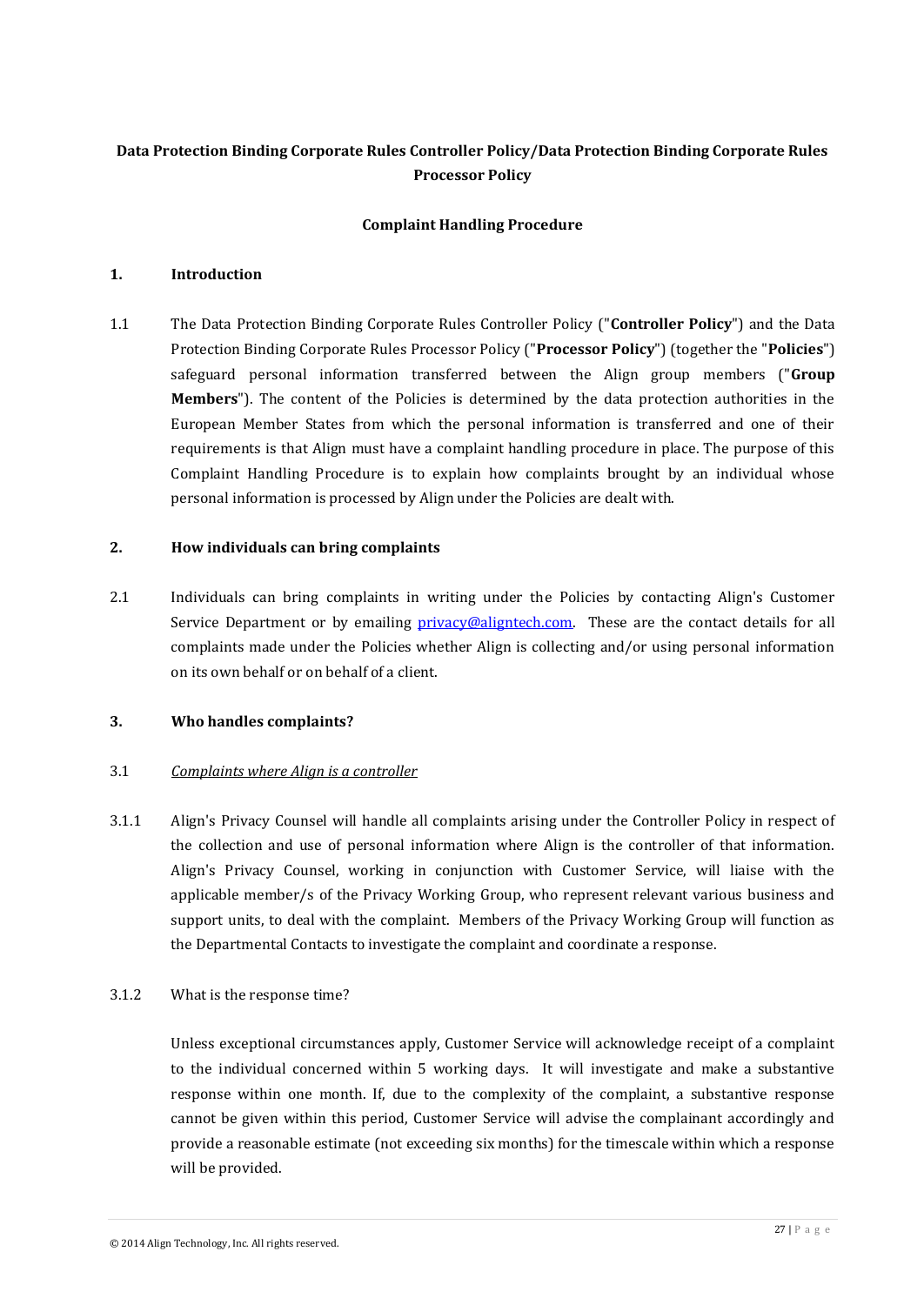### 3.1.3 When a complainant disputes a finding

If the complainant disputes the response of the Departmental Contact or Customer Service (or the individual or department within Align tasked by the Privacy Counsel with resolving the complaint) or any aspect of a finding, and notifies Align accordingly, the matter will be referred to the Privacy Counsel who will review the case with another representative of the Legal Department and advise the complainant of his/her decision either to accept the original finding or to substitute a new finding. The Privacy Counsel will respond to the complainant within six months of the referral. As part of the review the Privacy Counsel may arrange to meet the parties in an attempt to resolve the complaint.

If the complaint is upheld, the Privacy Counsel will arrange for any necessary steps to be taken as a consequence.

3.1.4 Individuals whose personal information is collected and/or used and in accordance with European data protection law also have the right to complain to a European data protection authority and/or to lodge a claim with a court of competent jurisdiction and this will apply where they are not satisfied with the way in which any complaint made to Align has been dealt with. Individuals entitled to such rights will be notified accordingly as part of the complaint handling procedure.

### 3.2 *Complaints where Align is a processor*

3.2.1 Where a complaint arises under the Processor Policy in respect of the collection and use of personal information where Align is the processor in respect of that information, Align will communicate the details of the complaint to the client promptly and will act strictly in accordance with the terms of the contract between the client and Align if the client requires Align to deal with the complaint.

### 3.2.2 When a client ceases to exist

In circumstances where a client has disappeared, no longer exists or has become insolvent, individuals whose personal information is collected and/or used in accordance with European data protection law and transferred between Group Members on behalf of that client under the Processor Policy have the right to complain to Align and Align will deal with such complaints in accordance with sections 3.1.1 to 3.1.3 of this Complaint Handling Procedure. In such cases, individuals also have the right to complain to a European data protection authority and/or to lodge a claim with a court of competent jurisdiction and this includes where they are not satisfied with the way in which their complaint has been resolved by Align. Individuals entitled to such rights will be notified accordingly as part of the complaint handling procedure.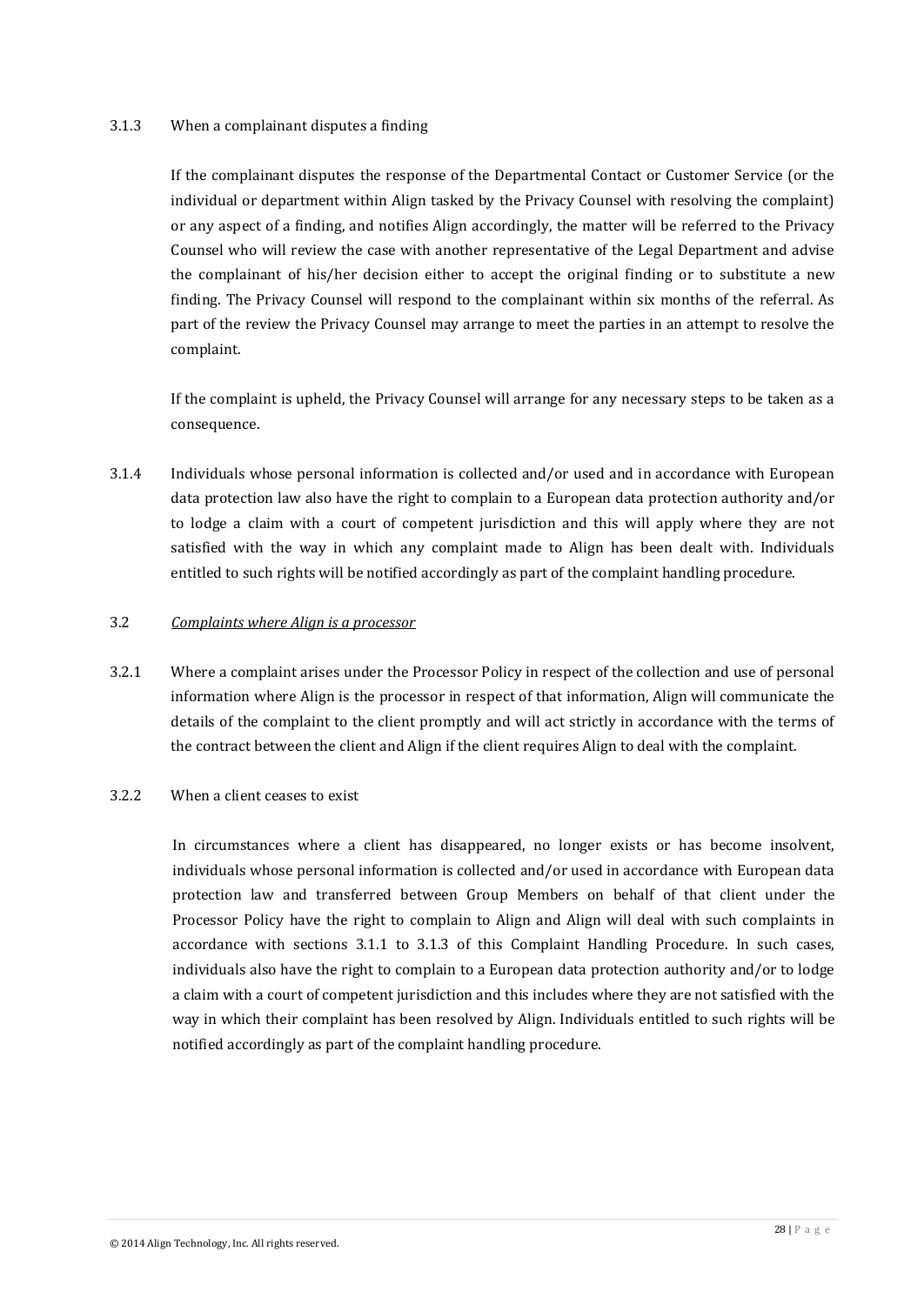# **APPENDIX 5**

# **DATA PROTECTION BINDING CORPORATE RULES POLICY CO-OPERATION PROCEDURE**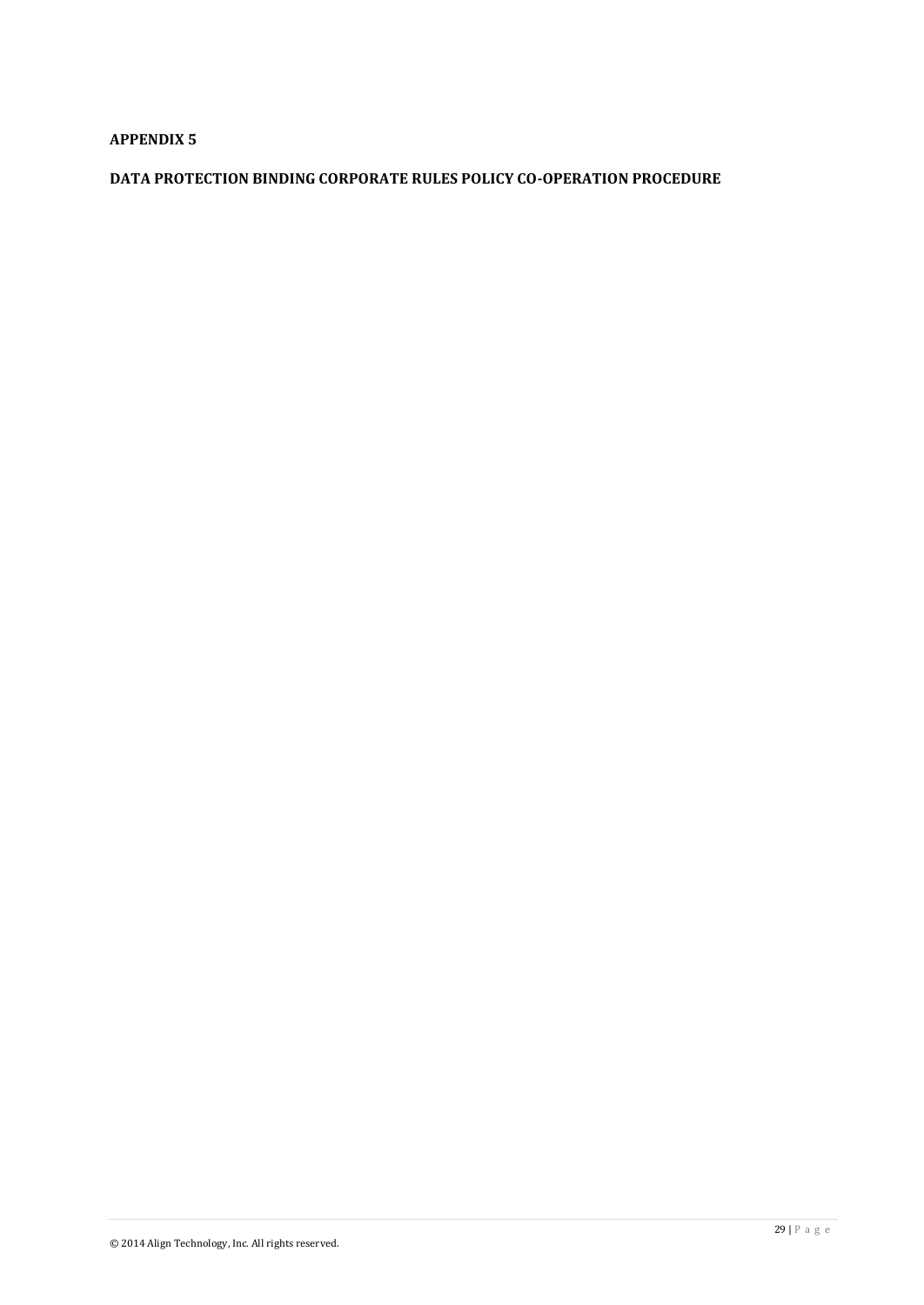# **Data Protection Binding Corporate Rules Controller Policy/Data Protection Binding Corporate Rules Processor Policy**

# **Co-operation Procedure**

### **4. Introduction**

1.1 This Co-operation Procedure sets out the way in which Align will co-operate with the European<sup>5</sup> data protection authorities in relation to the Data Protection Binding Corporate Rules Controller Policy and the Data Protection Binding Corporate Rules Processor Policy (together the "**Policies**").

### **2. Co-operation Procedure**

- 2.1 Where required, Align will make the necessary personnel available for dialogue with a European data protection authority in relation to the Policies.
- 2.2 Align will actively review and consider:
	- (a) any decisions made by relevant European data protection authorities on any data protection law issues that may affect the Policies; and
	- (b) the views of the Article 29 Working Party as outlined in its published guidance on Binding Corporate Rules for data controllers and Binding Corporate Rules for data processors.
- 2.3 Subject to applicable law and respect for the confidentiality and trade secrets of the information provided, Align will provide upon request copies of the results of any audit of the Policies to a relevant European data protection authority.
- 2.4 Where any Align group member ("**Group Member**") is located within the jurisdiction of a data protection authority based in Europe, Align agrees that that particular data protection authority may audit that Group Member for the purpose of reviewing compliance with the Policies, in accordance with the applicable law of the country in which the Group Member is located, or, in the case of a Group Member located outside Europe, in accordance with the applicable law of the European country from which the personal information is transferred under the Policies (which, when Align acts as a processor on behalf of a third party controller, will be determined by the place of establishment of the controller) on giving reasonable prior notice and during business hours, with full respect to the confidentiality of the information obtained and to the trade secrets of Align.
- 2.5 Align agrees to abide by a decision of the applicable data protection authority where a right to appeal is not exercised on any issues relating to the interpretation and application of the Policies.

 $\overline{a}$ 

<sup>5</sup> References to Europe for the purposes of this document includes the EEA and Switzerland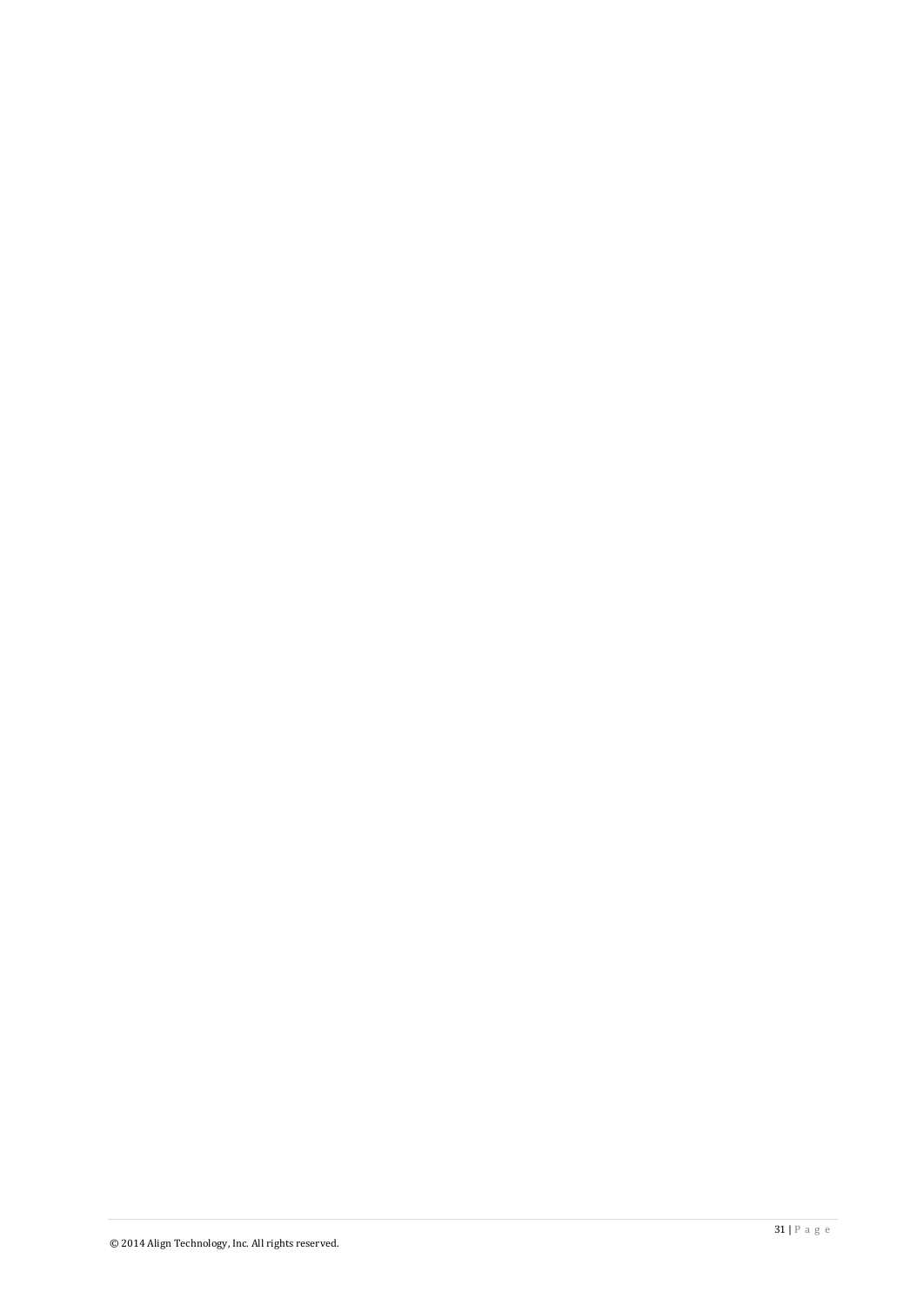# **APPENDIX 6**

# **DATA PROTECTION BINDING CORPORATE RULES POLICY UPDATING PROCEDURE**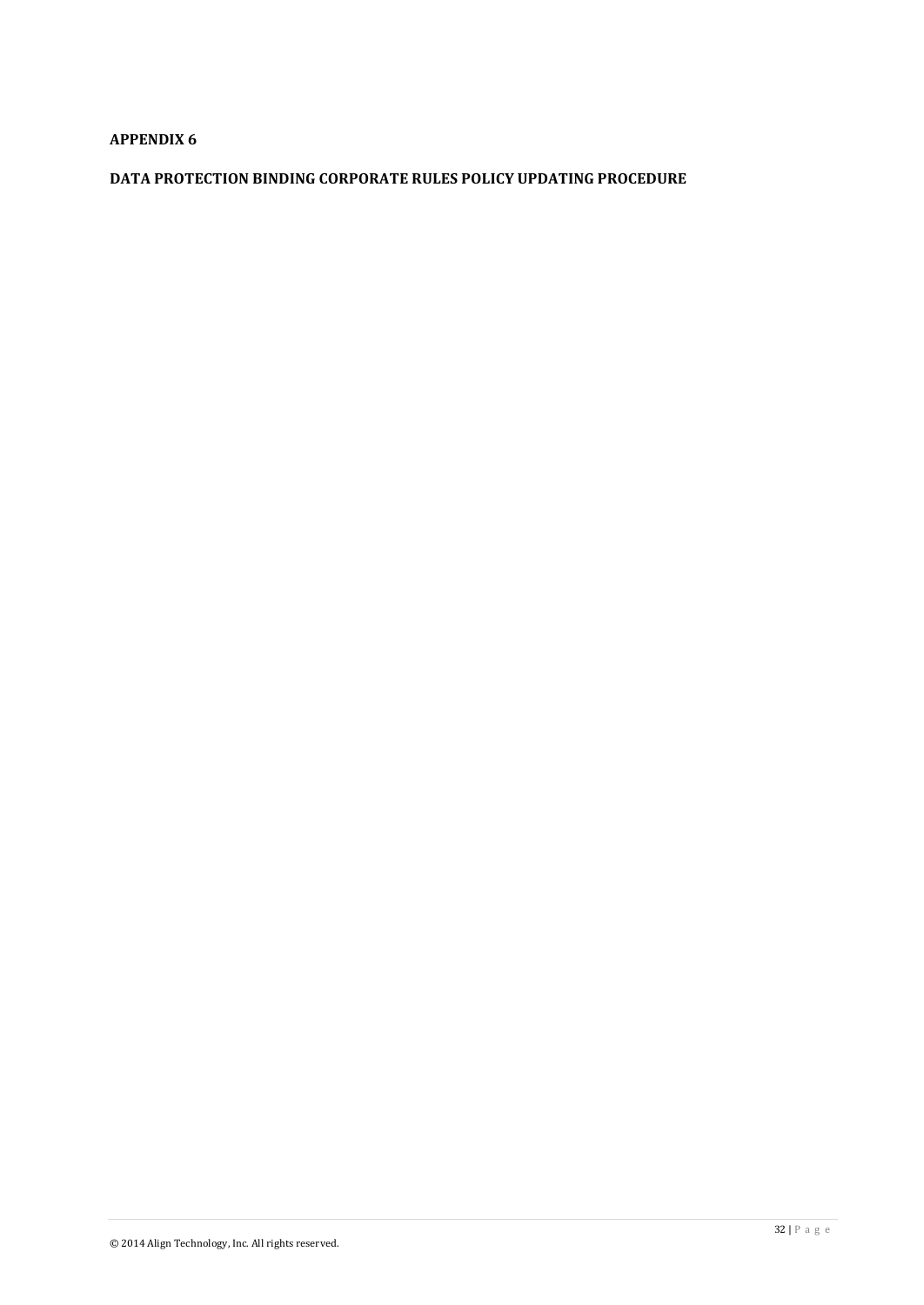# **Data Protection Binding Corporate Rules Controller Policy/Data Protection Binding Corporate Rules Processor Policy**

# **Updating Procedure**

### **1. Introduction**

1.1 This Data Protection Binding Corporate Rules Updating Procedure sets out the way in which Align will communicate changes to the Data Protection Binding Corporate Rules Controller Policy ("**Controller Policy**") and to the Data Protection Binding Corporate Rules Processor Policy ("**Processor Policy**") (together the "**Policies**") to the European<sup>6</sup> data protection authorities, data subjects, its clients and to the Align group members ("**Group Members**") bound by the Policies.

### **2. Material changes to the Policies**

- 2.1 Align will communicate any material changes to the Policies as soon as is reasonably practical to the Dutch data protection authority and to any other relevant European data protection authorities.
- 2.2 Where a change to the Processor Policy materially affects the conditions under which Align processes personal information on behalf of any client under the terms of its contract with Align, Align will also communicate such information to any affected client. If such change is contrary to any term of the contract between Align and that client, Align will communicate the proposed change before it is implemented, and with sufficient notice to enable affected clients to object.
- 2.3 If an affected client objects to the proposed change before it is implemented, Align will escalate the objection to the Privacy Counsel to consider, discuss with the affected client and resolve. If the Privacy Counsel cannot resolve the objection to the satisfaction of the affected client, then Align may choose not to implement the change or, alternatively, the affected client may terminate Align's data processing in accordance with the terms of its contract.

# **3. Administrative changes to the Policies**

3.1 Align will communicate changes to the Policies which are administrative in nature (including changes in the list of Group Members) or which have occurred as a result of a change of applicable data protection law in any European country, through any legislative, court or supervisory authority measure to the Dutch data protection authority and to any other relevant European data protection authorities at least once a year. Align will also provide a brief explanation to the Dutch data protection authority and to any other relevant data protection authorities of the reasons for any notified changes to the Policies.

 $\overline{a}$ 

<sup>&</sup>lt;sup>6</sup> References to Europe for the purposes of this document includes the EEA and Switzerland